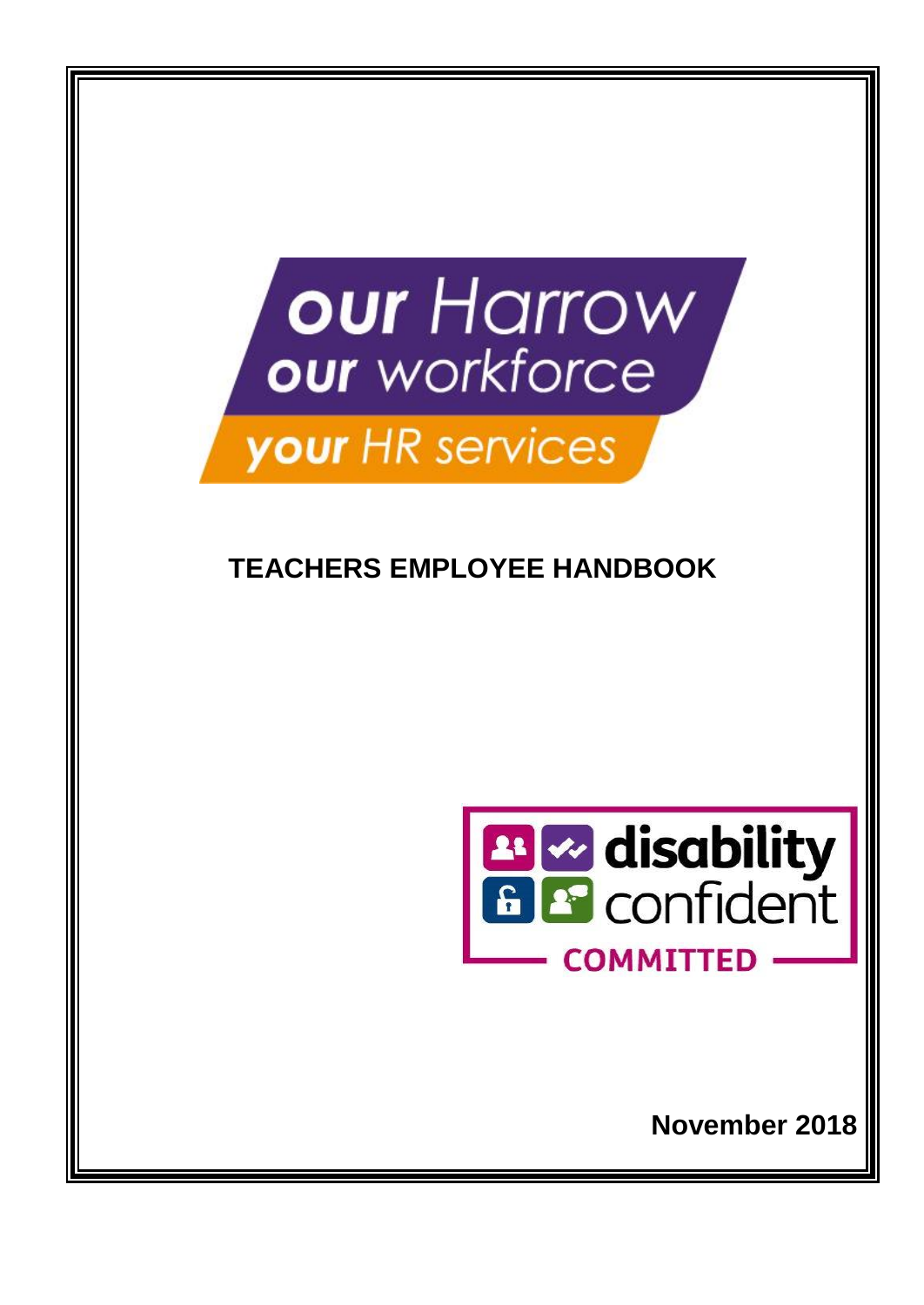

# **CONTENTS**

| <b>SECTION</b>                                                     | <b>PAGE</b>      |
|--------------------------------------------------------------------|------------------|
| <b>INTRODUCTION</b>                                                | 4                |
| <b>INTRODUCTION</b>                                                | $\overline{4}$   |
| <b>USEFUL CONTACTS</b>                                             | 5                |
| <b>SCHOOL TEACHERS' PAY</b>                                        | $\overline{7}$   |
| <b>CURRENT PAYSCALES FOR QUALIFIED TEACHERS</b>                    | $\overline{7}$   |
| <b>ANNUAL PAY REVIEW</b>                                           | 9                |
| <b>PAY ASSESSMENT</b>                                              | $\boldsymbol{9}$ |
| <b>PAY DATE</b>                                                    | 9                |
| <b>WORKING HOURS</b><br><b>HOURS OF WORK</b>                       | 10               |
| <b>WORKING TIME REGULATIONS</b>                                    | 10<br>10         |
| PERIODS OF SCHOOL CLOSURE                                          | 10               |
| <b>LEAVE OF ABSENCE</b>                                            | 11               |
| <b>EMPLOYMENT CONDITIONS</b>                                       | 12               |
| <b>CONTINUOUS SERVICE</b>                                          | 13               |
| <b>NOTICE PERIODS</b>                                              | 14               |
| POLICIES - DISCIPLINE, CONDUCT & CAPABILITY                        | 15               |
| DECLARATION OF CRIMINAL CONVICTIONS                                | 15               |
| <b>RIGHT TO WORK IN THE UK</b>                                     | 16               |
| <b>EXCESS TRAVEL COSTS</b>                                         | 16               |
| <b>SICKNESS ABSENCE</b>                                            | 16               |
| <b>UNAUTHORISED ABSENCE</b>                                        | 16               |
| <b>CONFIDENTIALITY</b><br>EMPLOYMENT OF RELATIVES/PARTNERS/FRIENDS | 17<br>17         |
| <b>EMPLOYEE RECORDS AND DATA PROTECTION</b>                        | 18               |
| <b>FAIR PROCESSING</b>                                             | 18               |
| <b>INFORMATION GOVERNANCE &amp; SECURITY POLICY:</b>               | 19               |
| <b>NATIONAL FRAUD INITIATIVE</b>                                   | 19               |
| <b>RECOVERY OF OVERPAYMENTS</b>                                    | 20               |
| <b>BENEFITS</b>                                                    | 21               |
| TEACHERS' PENSIONS SCHEME                                          | 21               |
| <b>SICKNESS ABSENCE PAYMENTS</b>                                   | 21               |
| COUNCIL INSURANCE COVER FOR EMPLOYEES                              | 21               |
| <b>MATERNITY LEAVE AND PAY</b>                                     | 21               |
| <b>ADOPTION LEAVE AND PAY</b><br><b>PARENTAL LEAVE</b>             | 22               |
| <b>MATERNITY SUPPORT LEAVE/PATERNITY LEAVE</b>                     | 22<br>22         |
| <b>FLEXIBLE WORKING</b>                                            | 22               |
| <b>EMPLOYEE ASSISTANCE PROGRAMME</b>                               | 23               |
| <b>EXPENSES</b>                                                    | 23               |
| REDUNDANCY POLICY AND PROCEDURES                                   | 23               |
| <b>REDUNDANCY PAYMENTS</b>                                         | 23               |
| <b>REDEPLOYMENT</b>                                                | 24               |
| <b>RETENTION OF DISABLED EMPLOYEES</b>                             | 24               |
| PROCEDURE FOR DEALING WITH DRUG/ALCOHOL MISUSE                     | 24               |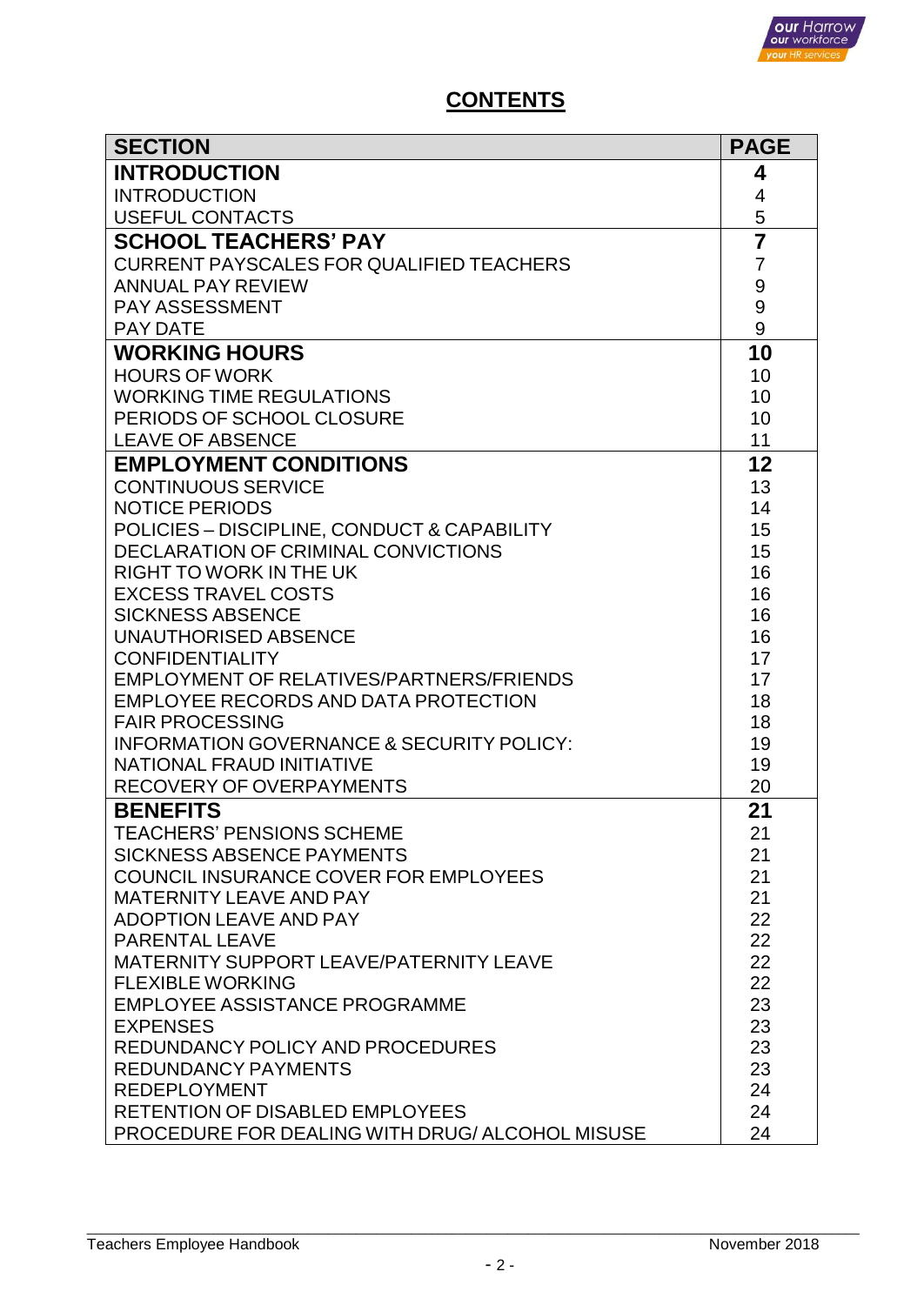|                                                    | <b>our</b> Harrow<br><b>our</b> workforce<br><b>your</b> HR services |
|----------------------------------------------------|----------------------------------------------------------------------|
| <b>CONSULTATION &amp; NEGOTIATION ARRANGEMENTS</b> | 25                                                                   |
| TRADE UNION MEMBERSHIP                             | 25                                                                   |
| DIRECTORATE JOINT COMMITTEE                        | 25                                                                   |
| <b>CORPORATE JOINT COMMITTEE</b>                   | 25                                                                   |
| <b>EMPLOYEES CONSULTATIVE FORUM</b>                | 26                                                                   |
| <b>HEALTH AND SAFETY</b>                           | 27                                                                   |
| SCHOOL'S HEALTH AND SAFETY POLICY                  | 27                                                                   |
| <b>FIRST AID</b>                                   | 27                                                                   |
| <b>ACCIDENT REPORTING</b>                          | 27                                                                   |
| <b>INCIDENTS OF PHYSICAL OR VERBAL ABUSE</b>       | 27                                                                   |
| <b>FIRE DRILLS</b>                                 | 27                                                                   |
| PERSONAL INJURY ALLOWANCE SCHEME                   | 28                                                                   |
| <b>DISPLAY SCREEN EQUIPMENT</b>                    | 28                                                                   |
| <b>RISK ASSESSMENTS</b>                            | 28                                                                   |
| <b>EQUALITY AND DIVERSITY</b>                      | 29                                                                   |
| EQUAL OPPORTUNITIES AND DIVERSITY                  | 29                                                                   |
|                                                    |                                                                      |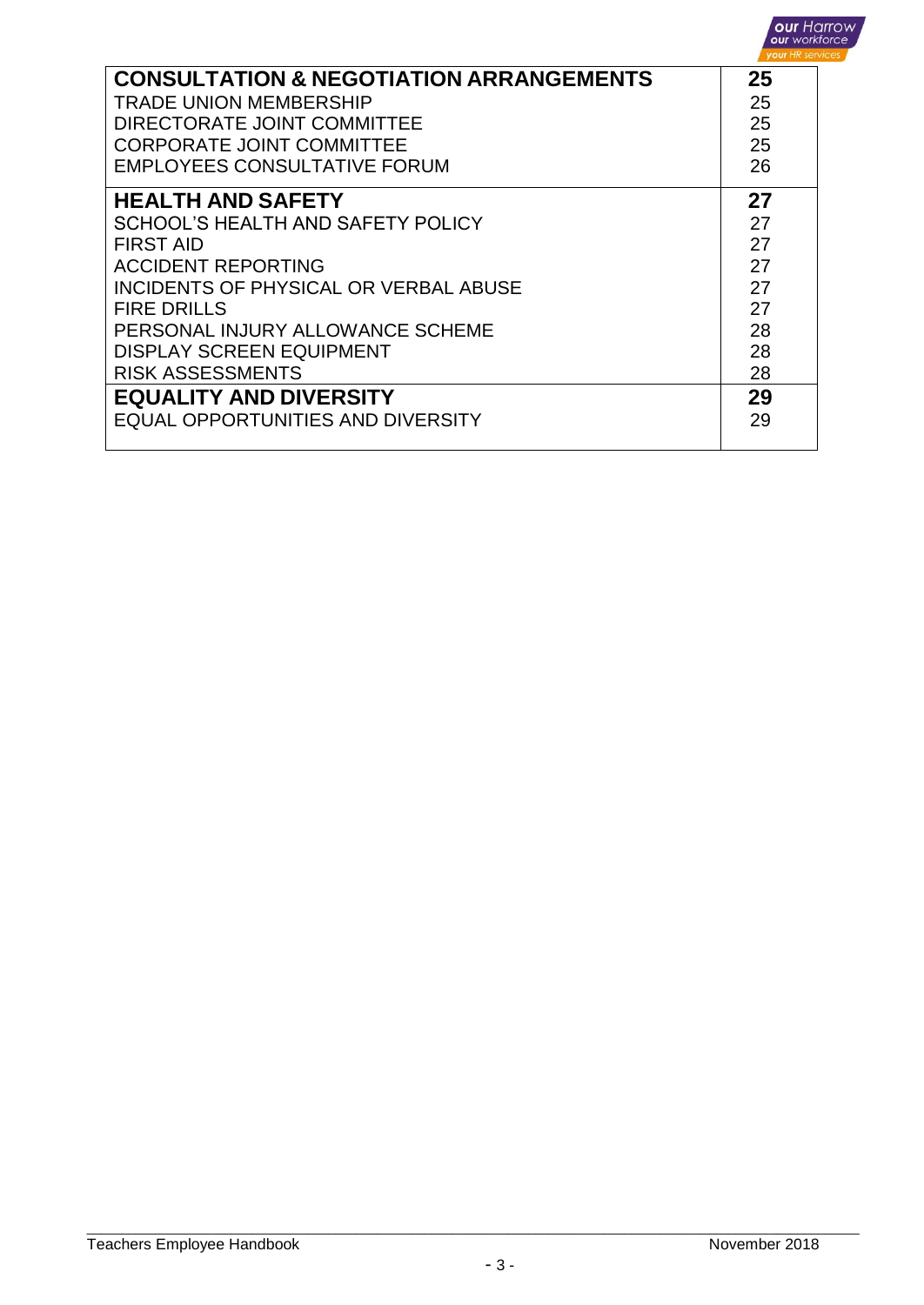

# **INTRODUCTION**

#### **INTRODUCTION**

Harrow Council has delegated budgetary and operational responsibility for the school to its Governing Body, which is composed of community, parent and staff Governors.

The Governing Body has overall responsibility for the school in terms and strategic direction, educational achievement, financial and people management and operations, including staffing structures. The Governors are responsible for making key decisions about the overall running of the school. The Head teacher is responsible for day-to-day school operations.

The Head teacher meets regularly with the Governing Body to report on school progress, highlight issues requiring Governors' attention and to make recommendations about the school. Governors are expected to scrutinise the information available to them, using it to make decisions relating to the school and its resources.

#### **Employing Body**

Employees in all schools, with the exception of Voluntary Aided, Trust and Foundation schools, are employed by Harrow Council. Responsibility for people management and decision making in relation to school employees is delegated to the Governing Body and Head teacher.

Staff in Voluntary Aided, Trust and Foundation schools are employed by the school's Governing Body.

Your terms and conditions of employment with Harrow Council are found in your statement of particulars, this Employee Handbook and in Harrow Council/School various policies and procedures.

Your employee handbook forms an appendix to your statement of particulars and you should keep the two documents together. Your employee handbook summarises some of the key policies relating to your employment with contractual and non-contractual information. For the avoidance of doubt, if there are any inconsistencies between your employee handbook and employment procedures, the procedures take precedence.

Within this handbook, the term Head teacher is used to indicate the person to whom you formally report. For Head teachers this will usually mean the Chair of your Governing Body. Some documents such as the school's own Health and Safety Policy and Procedure, Discipline, Absence and Grievance procedures will be provided to you directly by the school. For Peripatetic Teachers, those working in more than one school, those funded by a school (e.g. Learning Support Services, Advisory and Inspection Services) you should not assume that the term Head teacher refers to the manager to whom you formally report. In these cases, you are subject to Council policies and procedures rather than school ones e.g. health and safety.

**If you need more detail or further information about the contents of this handbook or documents referred to in it, see the Useful Contacts Page for details of the relevant departments within Human Resources to contact.**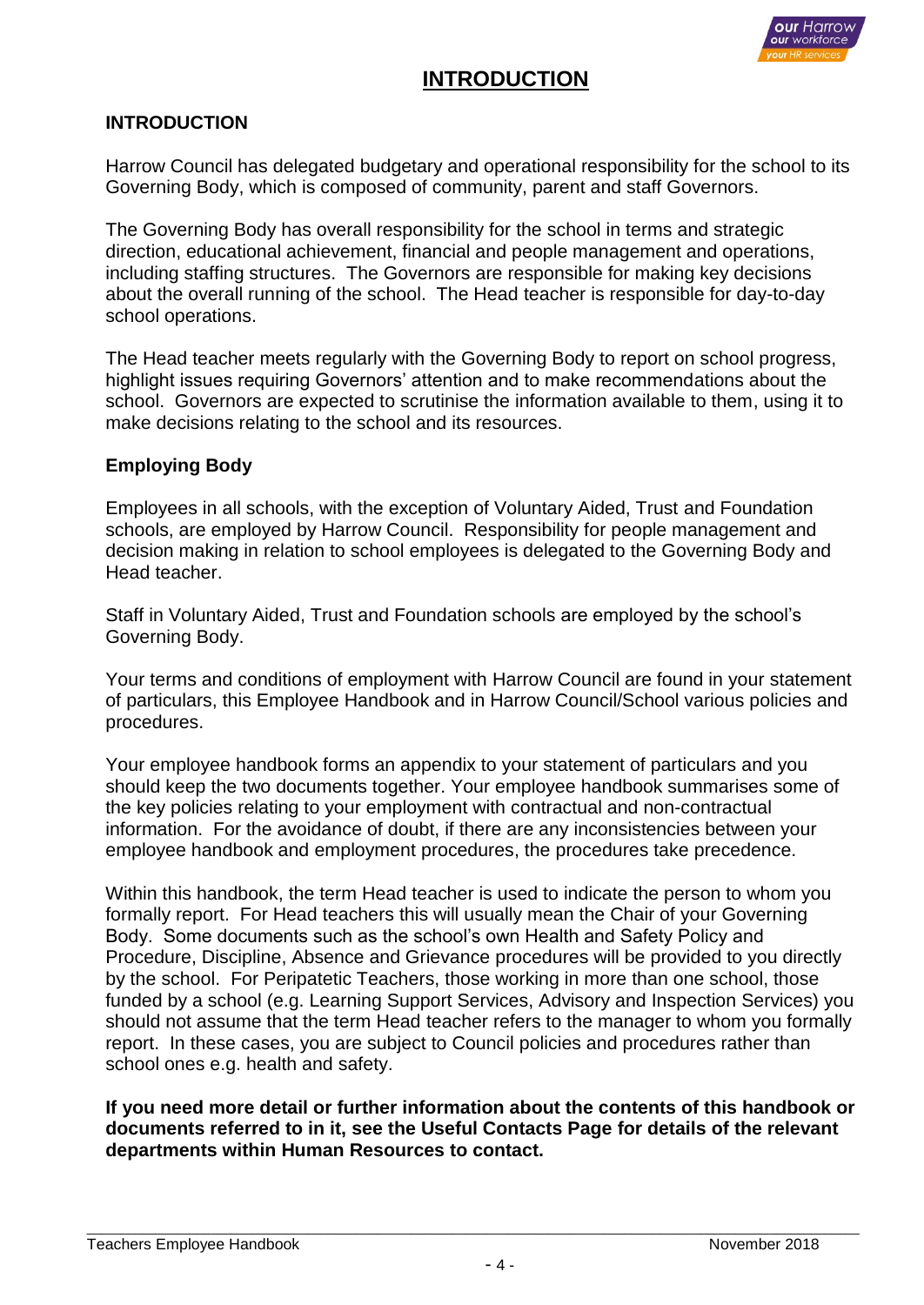

A copy of the handbook can be found on the Schools HR intranet. [www.harrow.gov/uk/hr4schools.](file:///C:/Users/LBarber/AppData/Local/Microsoft/Windows/Temporary%20Internet%20Files/AppData/Local/Packages/Microsoft.MicrosoftEdge_8wekyb3d8bbwe/TempState/Downloads/www.harrow.gov/uk/hr4schools)

Any amendments or updates to the handbook will be communicated to all staff in the news section on the Schools HR intranet. You will be immediately informed of any changes to the following policies, procedures or guidance:

Sickness provision Pension **Discipline Grievance** Notice periods Remuneration Collective agreements

All other changes will be notified annually.

#### **Changes in personal details**

If you change your name or your address or change the person you have nominated as your emergency contact, you should notify HR by emailing hres@harrow.gov.uk.

If you change your bank details go to; [www.harrow.gov.uk/hr4schools/payroll](file:///C:/Users/LBarber/AppData/Local/Microsoft/Windows/Temporary%20Internet%20Files/AppData/Local/Packages/Microsoft.MicrosoftEdge_8wekyb3d8bbwe/TempState/Downloads/www.harrow.gov.uk/hr4schools/payroll) complete the bank details form and return it to hres@harrow.gov.uk, to ensure that your salary is paid into the correct account.

Harrow Council employment policies and procedures are available to view on:

<http://www.harrow.gov.uk/hr4schools/policies>

## **USEFUL CONTACTS**

The **HR Service Centre** deal with all Payroll, contracts of employment, general HR enquiries, Pension and Employee Relations:

[hres@harrow.gov.uk](mailto:hres@harrow.gov.uk) (payroll- contracts of employment and general HR queries)

[tpharrow@buckscc.gov.uk](mailto:tpharrow@buckscc.gov.uk) (teacher pension queries only)

[askhr@harrow.gov.uk](mailto:askhr@harrow.gov.uk) (Employee Relations queries only)

Telephone: 0208 901 2655

**Health and Safety** Tel: 020 8424 1512 Email: [healthandsafety.healthandsafety@harrow.gov.uk](mailto:healthandsafety.healthandsafety@harrow.gov.uk)

**Employee Assistance Programme (EAP)** Tel: 0800 141 2784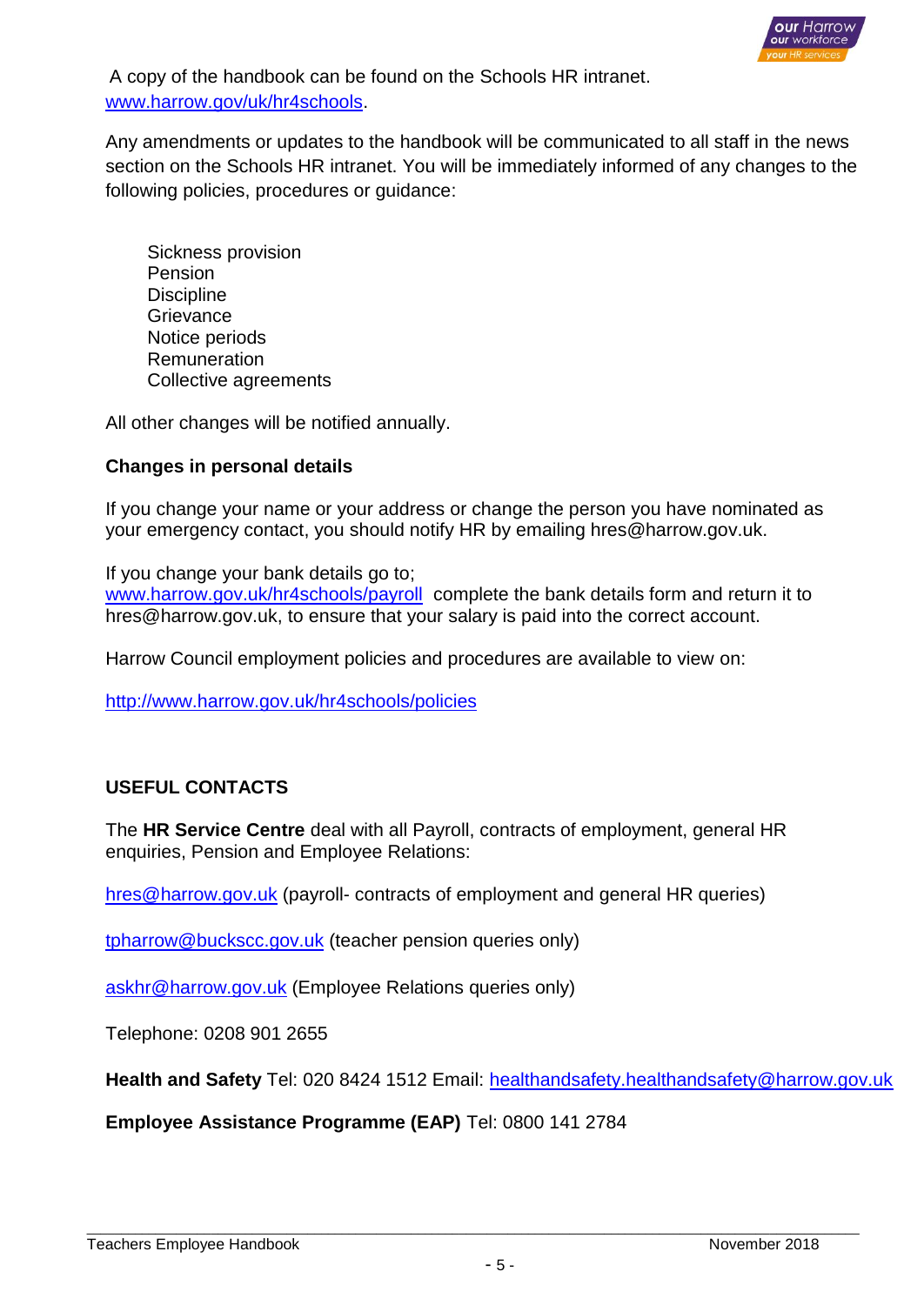

# **Trade Unions**

| <b>NEU (National Education Union)</b>                                                                                                   | <b>NASUWT (National Association of</b>                                                                     |
|-----------------------------------------------------------------------------------------------------------------------------------------|------------------------------------------------------------------------------------------------------------|
| https://neu.org.uk/<br>Formed by the merger of the National<br>Union of Teachers (NUT) and the<br>Association of Teachers and Lecturers | <b>Schoolmasters Union of Women Teachers)</b><br>https://www.nasuwt.org.uk/contact-us.html<br>020 74906130 |
| (ATL) on 1 September 2017.                                                                                                              |                                                                                                            |
| 0207 388 6191 NUT<br>020 7950 6441 ATL                                                                                                  |                                                                                                            |
| 07432 415 052 (Friday only)                                                                                                             |                                                                                                            |
| <b>NAHT (National Association of Head</b>                                                                                               |                                                                                                            |
| <b>Teachers)</b>                                                                                                                        |                                                                                                            |
| http://www.naht.org.uk/#                                                                                                                |                                                                                                            |
| 020 8868 2961                                                                                                                           |                                                                                                            |

# **A more comprehensive list of useful contacts can be found at: -**

<http://www.harrow.gov.uk/hr4schools/info/1/home/24/contacts/2>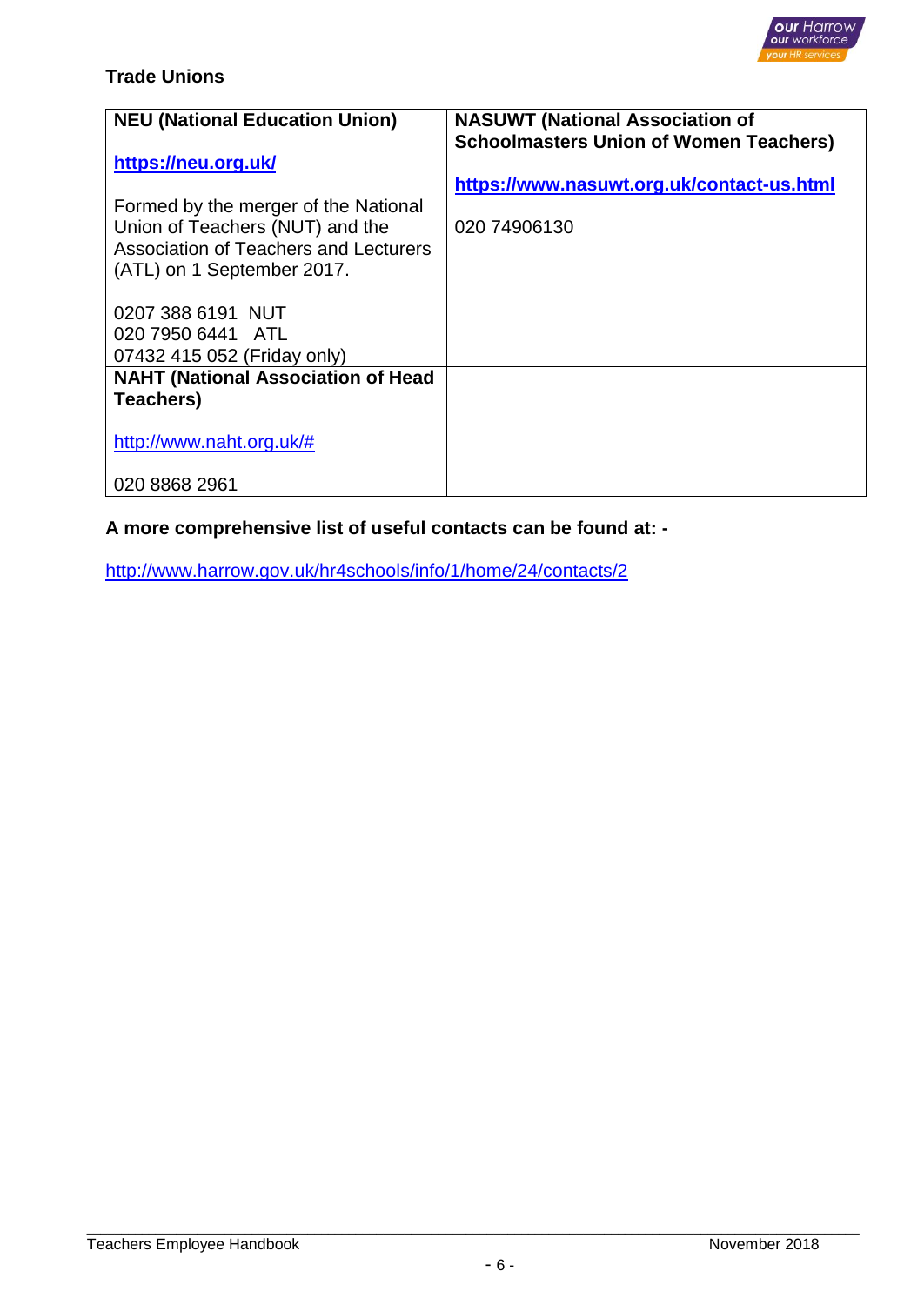

# **SCHOOL TEACHERS' PAY**

# **CURRENT PAY SCALES FOR QUALIFIED TEACHERS**

# **Harrow Teachers Pay Scales 1 st September 2018- 31st August 2019**

# **Pay Ranges - Outer London**

| <b>Pay Group</b>         | <b>Minimum</b> | <b>Maximum</b> |
|--------------------------|----------------|----------------|
| Main                     | £27,596        | £38,963        |
|                          |                |                |
| <b>Upper Pay</b>         | £40,310        | £43,348        |
|                          |                |                |
| <b>Lead Practitioner</b> | £43,348        | £64,245        |
|                          |                |                |
| Unqualified              | £20,441        | £30,452        |

# **Leadership Pay Ranges - Outer London**

| Group          |                    |
|----------------|--------------------|
| 1              | £48,383 - £63,297  |
| $\overline{2}$ | £50,673 - £67,880  |
| 3              | £54,401 - £72,813  |
| $\overline{4}$ | £58,231 - £78,123  |
| 5              | £63,930 - £85,845  |
| 6              | £68,559 - £94,362  |
| $\overline{7}$ | £73,541 - £103,706 |
| 8              | £80,785 - £114,147 |

# **Leadership Group Pay Range- Outer London**

| Group      | <b>Minimum</b> | <b>Maximum</b> |
|------------|----------------|----------------|
| Leadership | £43,136        | £114,710       |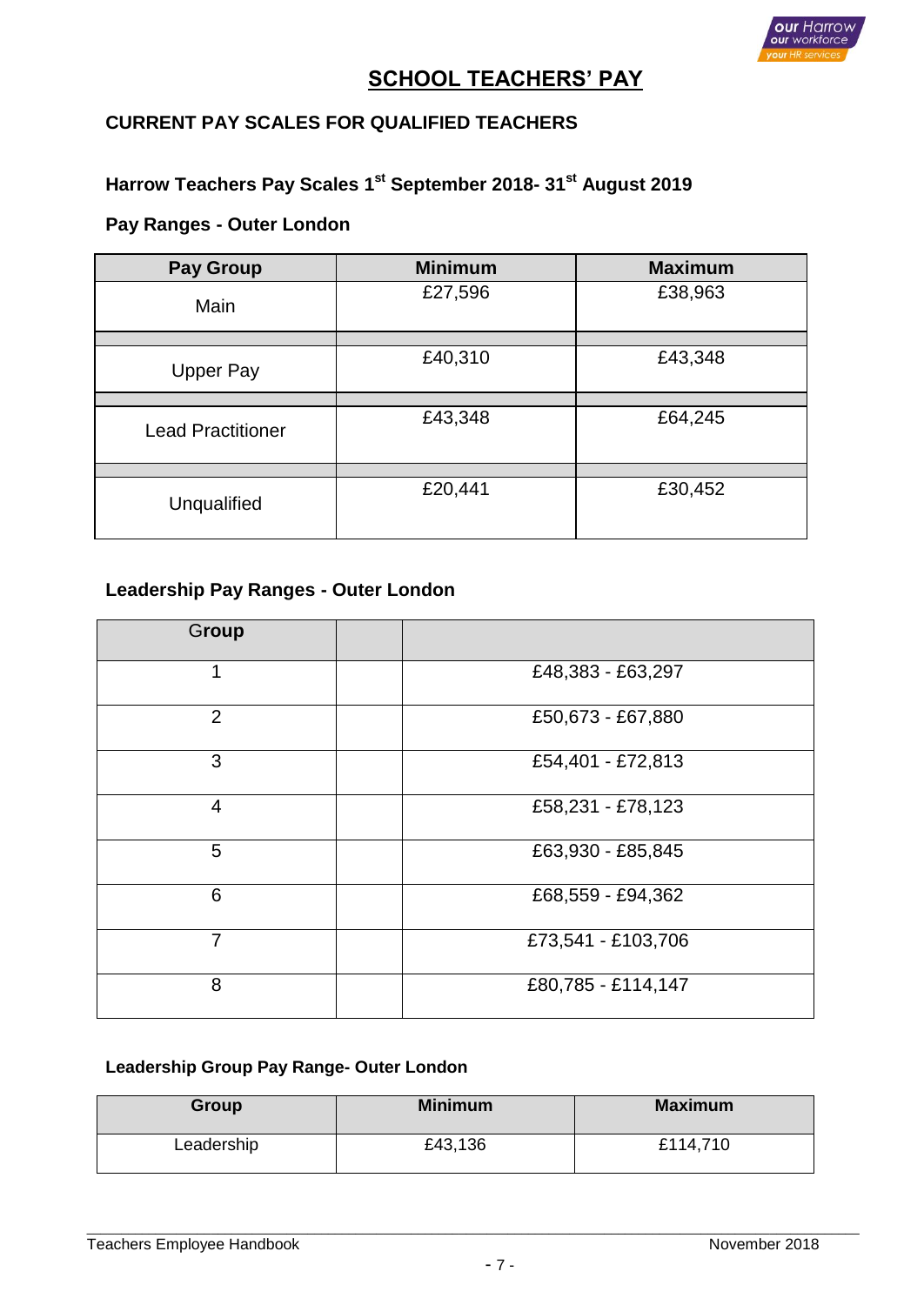

#### **Teaching & Learning Responsibility allowances**

| <b>TLR</b>       | <b>Minimum</b> | <b>Maximum</b> |
|------------------|----------------|----------------|
|                  | £ Annual Value | £ Annual Value |
| TLR1             | 7,853          | 13,288         |
| TLR <sub>2</sub> | 2,721          | 6,646          |
| TLR3             | 540            | 2,683          |

| <b>Additional Allowance</b> | Minimum £ per annum | Maximum£ per annum |
|-----------------------------|---------------------|--------------------|
| <b>SEN</b>                  | 2.149               | 4,242              |

#### **Qualified Teacher Supply Rates 1 st September 2018- 31st August 2019**

| Range                              | Pay (per annum) £ | Daily Rate £ | <b>Hourly Rate £</b> |
|------------------------------------|-------------------|--------------|----------------------|
| <b>Main Pay Minimum</b>            | 27,596            | 141,52       | 25.74                |
| <b>Main Pay Maximum</b>            | 38,963            | 199.81       | 36.33                |
|                                    |                   |              |                      |
| <b>Upper Pay</b><br><b>Minimum</b> | 40,310            | 206.72       | 37.59                |
| <b>Upper Pay</b><br><b>Maximum</b> | 43,348            | 222.30       | 40.43                |

#### **Unqualified Teacher Supply rates 1 st September 2018- 31st August 2019**

| Range                      | Pay (per annum) £) | Daily rate $(E)$ | Hourly Rate (£) |
|----------------------------|--------------------|------------------|-----------------|
| <b>Unqualified Minimum</b> | 20,441             | 104.83           | 19.06           |
| <b>Unqualified maximum</b> | 30,452             | 156.17           | 28.40           |

Supply teachers daily rates are based on 195 days and 5.5 hours in a day. Example: Daily rate for a teacher whose salary is to be assessed on the minimum point of the Main Pay Range, the calculation is: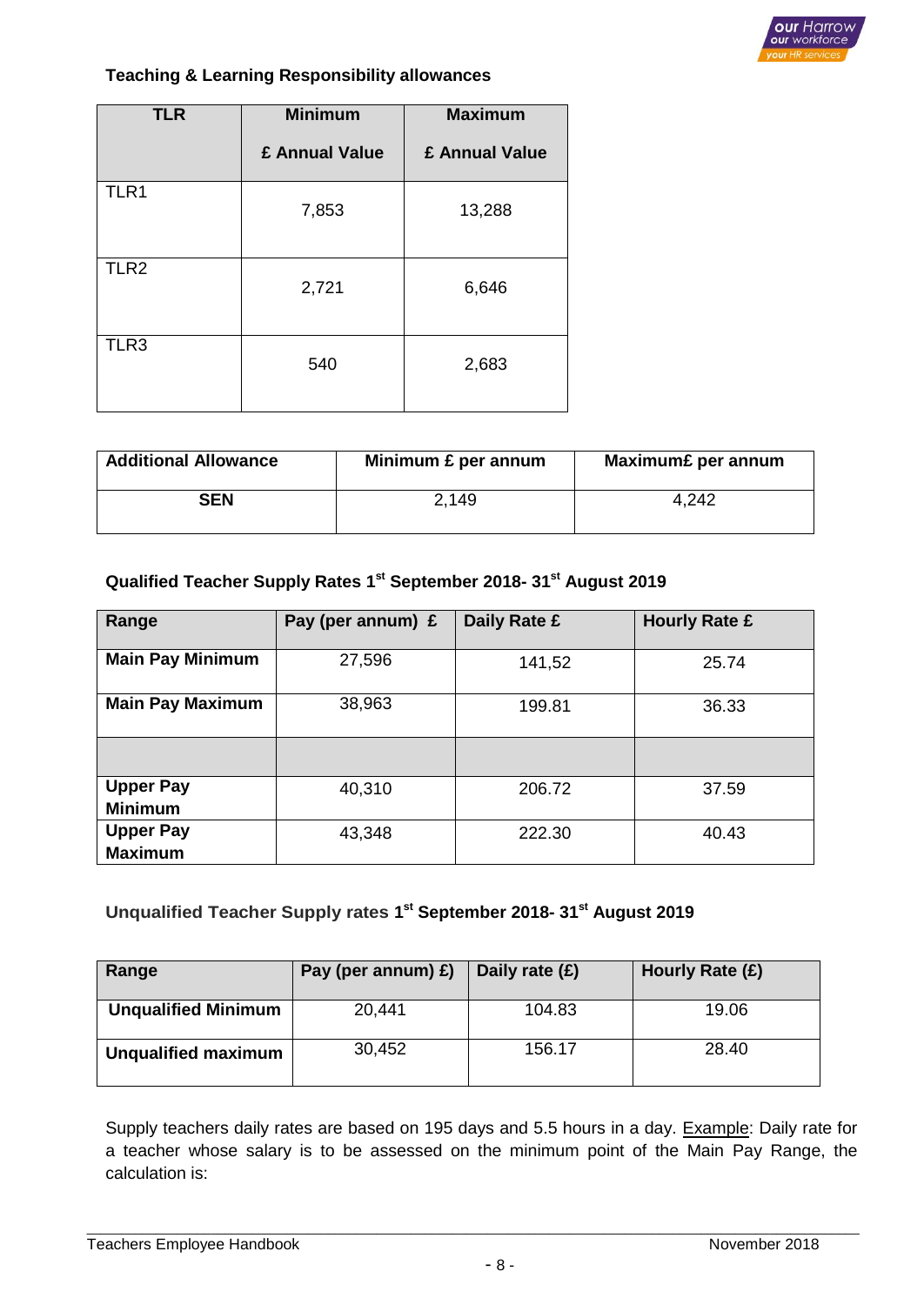

Total annual salary (£26,662) divided by 195 days = £136.73 p/day. To calculate an hourly rate: £136.73 divided by a nominal 5.5 hours = £24.86 per hour

#### Please note:

- 1) The above excludes estimated 28% "on costs" (National Insurance and Pension)
- 2) Primary schools estimate: one morning  $=$  3 hours, one afternoon  $=$  2.5 hours.
- 3) Pro rata directed time of 1 hour p/day is included in the above daily rates

Supply rates are used when calculating Extra Days payments to part time staff and are recommended for use in paying for SATS booster classes, where outside 1265 hours and any High School summer literacy/numeracy schools

#### **Locally arranged Recruitment & Retention Allowance**

| Allowance -                          | Current rates 1 <sup>st</sup> September 2018 £ p.a) |
|--------------------------------------|-----------------------------------------------------|
| <b>Recruitment &amp; Retention 1</b> | 1,023                                               |
| Recruitment & Retention 2            | 2,011                                               |
| <b>Recruitment &amp; Retention 3</b> | 3.045                                               |
| <b>Recruitment &amp; Retention 4</b> | 4,242                                               |
| <b>Recruitment &amp; Retention 5</b> | 5.524                                               |

#### **ANNUAL PAY REVIEW**

Teachers' pay is currently reviewed annually on a statutory basis and teachers' pay and conditions requires schools and local authorities to have a pay policy which sets out the basis on which they determine teachers' pay; the date by which they will determine the teachers' annual pay review.

#### **PAY ASSESSMENT**

Your salary is assessed each September in accordance with statutory criteria set out in the current School Teachers' Pay and Conditions Document which is available at your school or can be found at:

[https://www.gov.uk/government/uploads/system/uploads/attachment\\_data/file/636389/Sch](https://www.gov.uk/government/uploads/system/uploads/attachment_data/file/636389/School_teachers__pay_and_conditions_document_2017.pdf) [ool\\_teachers\\_\\_pay\\_and\\_conditions\\_document\\_2017.pdf](https://www.gov.uk/government/uploads/system/uploads/attachment_data/file/636389/School_teachers__pay_and_conditions_document_2017.pdf)

#### **PAY DATE**

You are normally paid a twelfth of your contractual annual pay on the 25th of each month, which constitutes pay from the first to the last day of the month. Where this date falls on a Saturday or Sunday or a Monday public holiday, you will be paid on the preceding Friday. Payment is by credit transfer to a bank or building society operating within the Bankers Automated Credit System.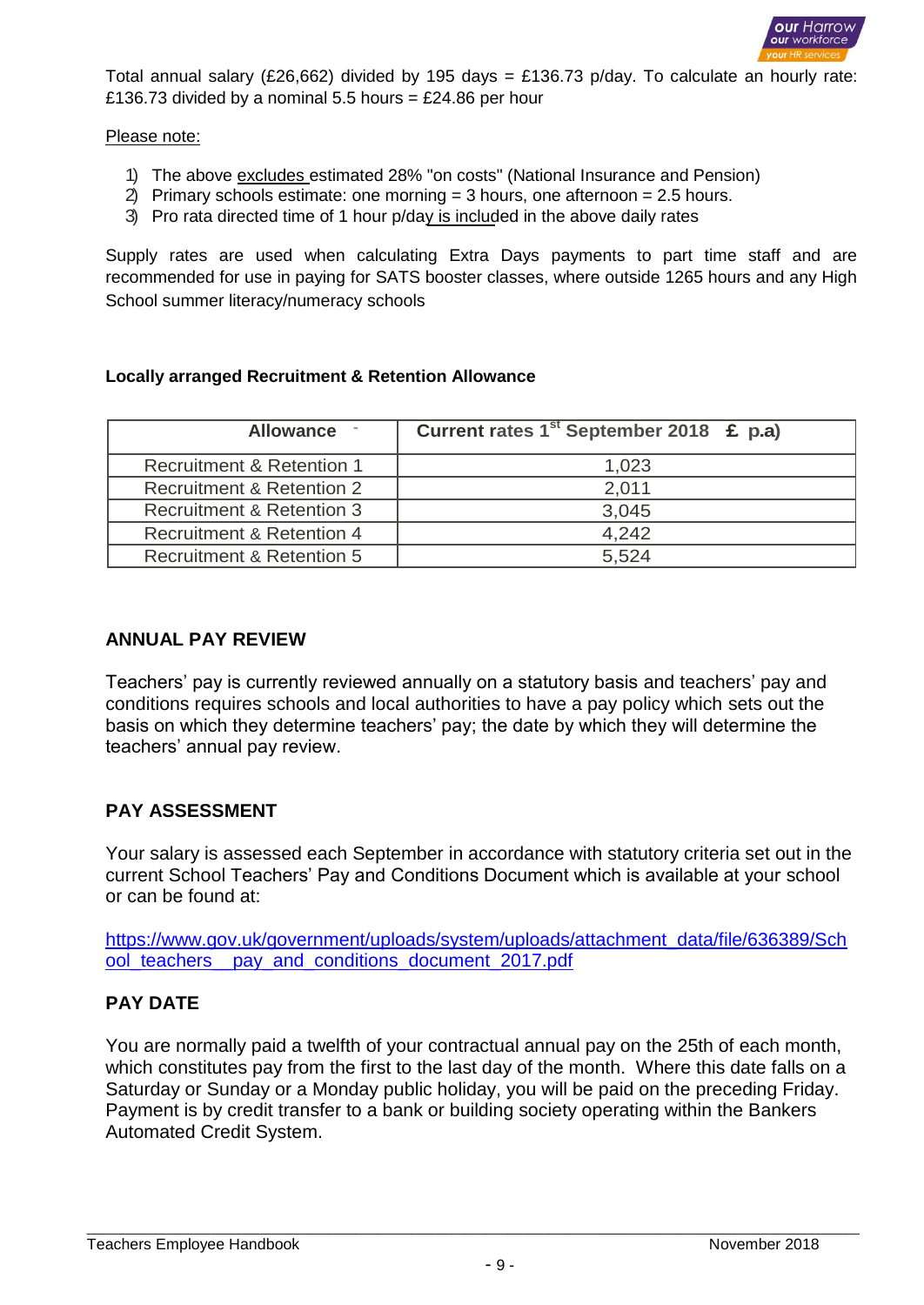

# **WORKING HOURS**

#### **HOURS OF WORK**

Except in cases of serious urgency, no teacher may, without the previous permission of his/her Head teacher, be absent from duty for any reason other than personal illness.

Your hours of work are set out in your appointment letter (and other related documents).

#### **WORKING TIME REGULATIONS**

Working time regulations are in place to ensure that employees are not required to work excessive hours. The regulations limit the average weekly hours anyone can be required to work to 48 hours (averaged over a 17 week period).

#### **You should:**

- Inform your manager if you do more than one job. If you currently have two jobs that together add up to more than 48 hours per week (averaged over 17 weeks) you should talk to your manager without delay to ensure that you are not breaching the working time regulations
- Raise any concerns with your manager and/or your trade union steward.

The statutory arrangements for Working Time are set out in the School Teachers' Pay and Conditions Document for teachers. Full time teachers are required to be available for work for up to 1265 hours of directed time over 195 days per year. Current arrangements for directed time will be supplied by the school. These arrangements may change and the Head teacher will notify you of any change.

#### **Part-time Teachers**

Part time teachers will be expected to work the proportion of the full-time teachers hours/days as directed by the Head teacher. The Head teacher will supply the teacher with detailed working arrangements, including directed time.

#### **Head teachers and Deputies**

Head and Deputy Head teachers are required to work sufficient hours/days to ensure the effective running of the school or unit.

#### **PERIODS OF SCHOOL CLOSURE**

Subject to the Working Time provisions of the School Teachers' Pay and Conditions Document, your holiday coincides with periods of school/unit closure and public holidays, details of which will be notified to you by the school from time to time. Current arrangements for directed time, school closure and in-service training days will be supplied by the school. You will be paid full salary during these closure periods, unless you are receiving less than full salary arising from the application of the Sick Pay Scheme, etc.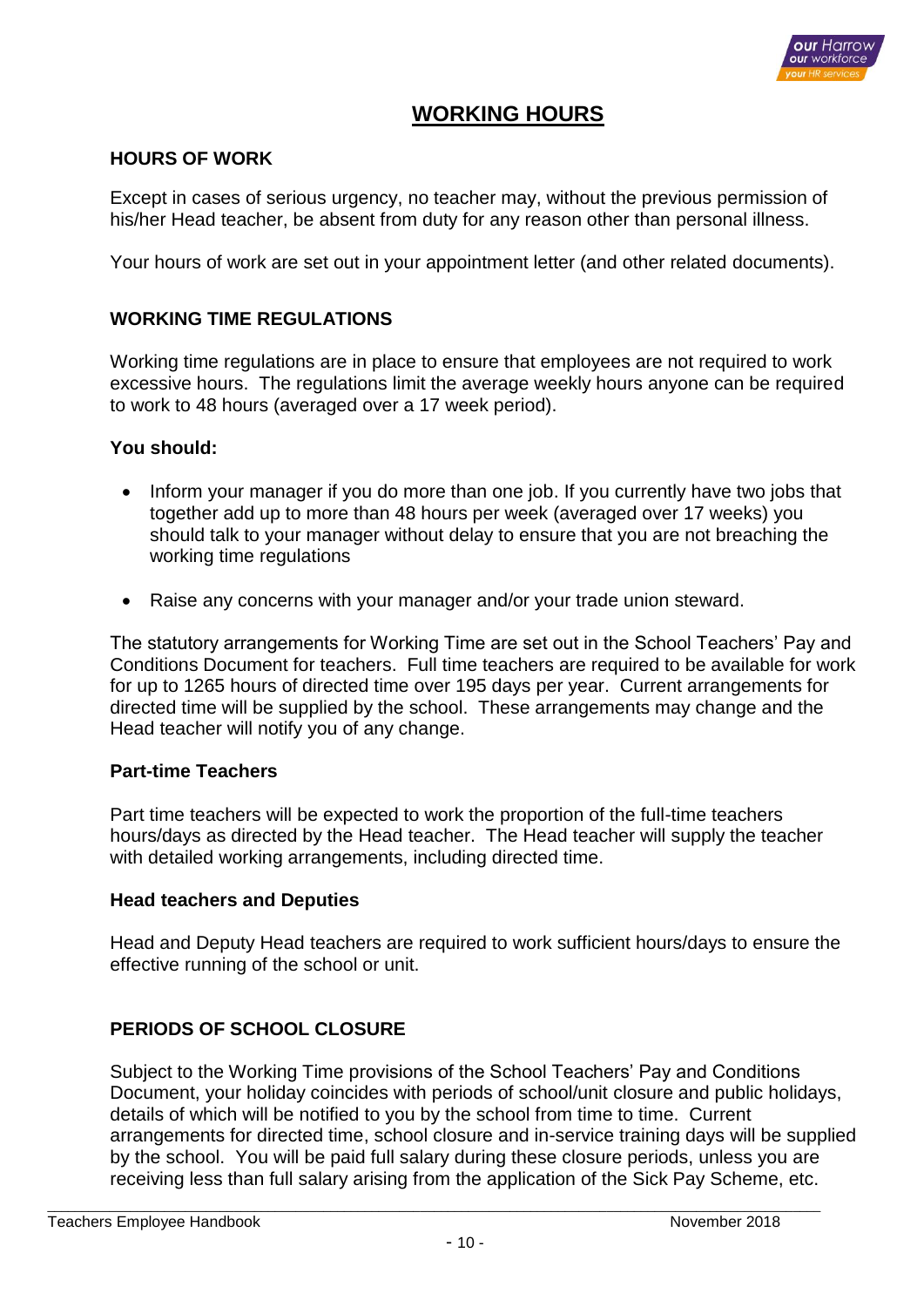

# **LEAVE OF ABSENCE**

Harrow schools have a Model Leave of Absence Policy which offers short term assistance for employees in coping with:

- Unforeseen emergencies/major domestic problems:
- Care of Dependants
- Public Duties
- Study /Exams and Conferences
- Religious Observance
- Miscellaneous Matters.

This model policy is recommended by Harrow Council for adoption by the Governing Bodies of schools in the London Borough of Harrow. This policy intends to make reference to the majority of reasons for which school-based employees might request leave during term-time.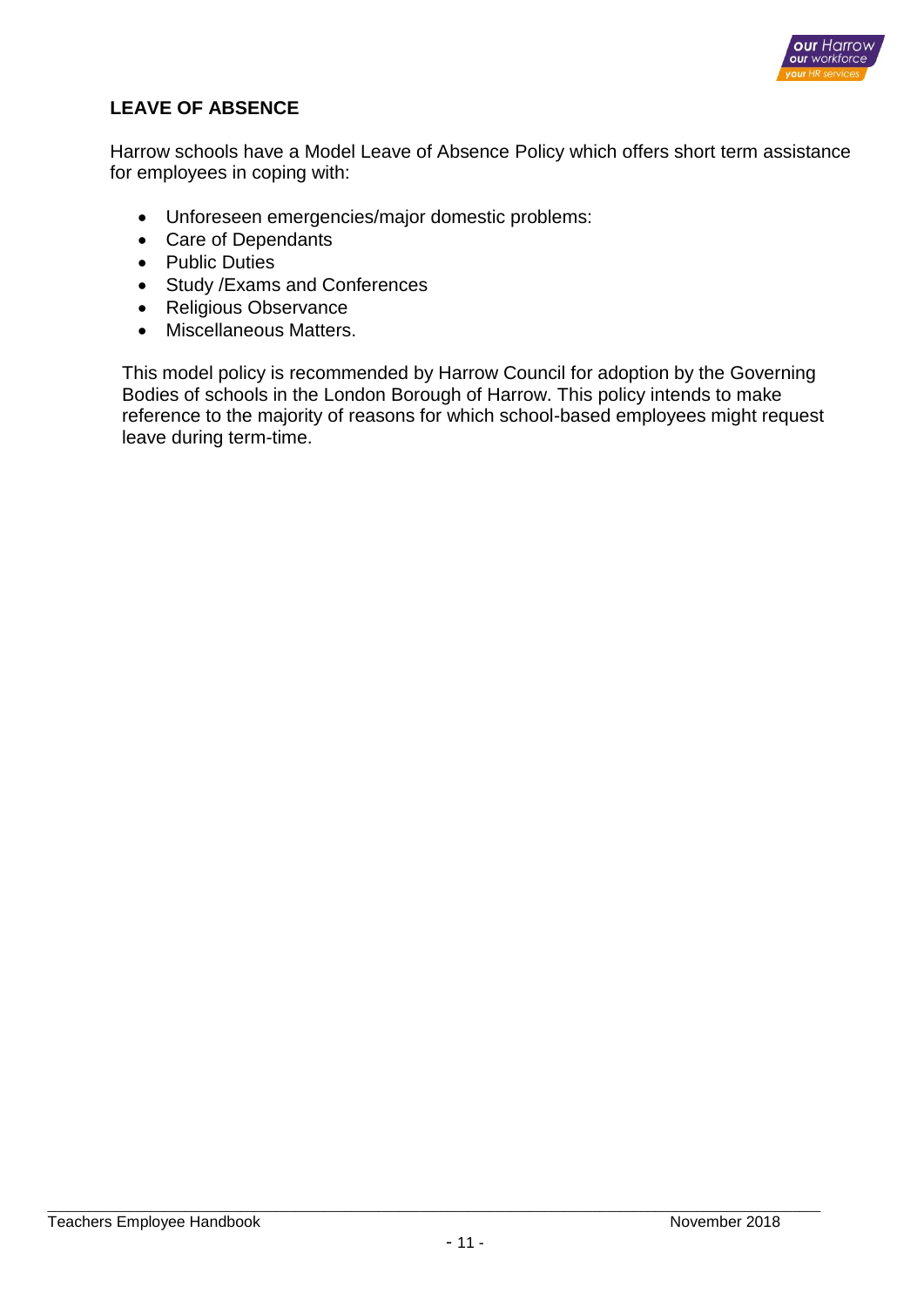

# **EMPLOYMENT CONDITIONS**

During your employment with the Council your terms and conditions of employment will be in accordance with

- The statutory School Teachers' Pay and Conditions Document
- The Conditions of Services for Schoolteachers in England and Wales (Burgundy Book)
- The Education Acts and any associated regulations
- Any local collective agreements relevant to your employment reached with trade unions recognised by the Council
- Financial and other relevant regulations and rules of the Council
- Articles and instruments of government of the school

## **Other National Terms and Conditions of Employment**

The Burgundy Book agreement (above) directly affecting other terms and conditions of your employment currently covers:

- Appointment; Resignation; Retirement;
- Sickness leave and pay
- Maternity Leave and Pay
- Other leave Provisions
- **Grievance and Disciplinary Procedures, etc.**
- Miscellaneous Conditions

#### The Burgundy Book can be viewed at

http://www.harrow.gov.uk/hr4schools/info/2/policies/8/conditions of service for school te [achers](http://www.harrow.gov.uk/hr4schools/info/2/policies/8/conditions_of_service_for_school_teachers)

## **Other Local Terms, Conditions and Rules**

The local rules and conditions made by the Council directly affecting other terms and conditions of your employment include:

- Probation for Newly Qualified Teachers
- **Contact with the Press**
- Contact with Council Members
- Private Working
- Acceptance of Gifts
- Teachers' Travel and Subsistence

Those local rules and conditions made by the Governing Body of the school directly affecting other terms and conditions of your employment:

- School Disciplinary Code
- School Grievance Procedure
- School Smoking Policy
- School Equal Opportunities Policy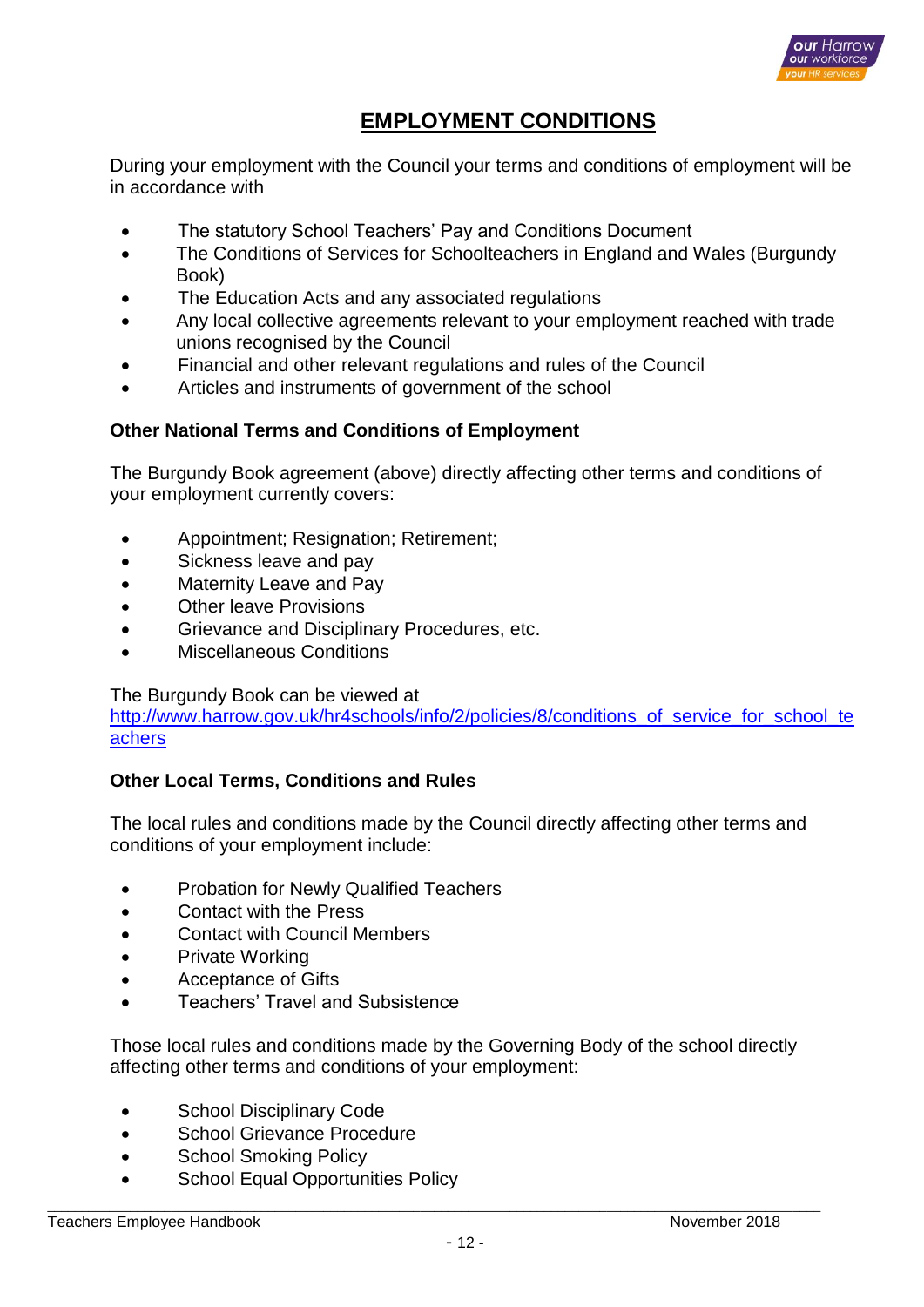• School Staff and Pay Policy



- School Leave of Absence
- School Health & Safety Policy
- School Appraisal and Capability Procedures

# **CONTINUOUS SERVICE**

You are required to confirm that the dates of continuous service, set out in your statement of particulars, are correct within 8 weeks of taking up your job with the Council. If you do not, the Council will take the dates recorded as being correct and agreed by you.

Continuous service affects your entitlement to a range of benefits and statutory entitlements, including the occupational sickness and maternity schemes and redundancy. You may have more than one different date for continuous service.

1. If this is your first job in local government or if you have had a break in service of more than 1 week (Sunday – Saturday inclusive), the date you commenced employment with the Council is the date your continuous service date started and is used for all purposes.

If you previously worked for another council or organisation covered by the modification order and have less than a full week break in service, you should bring this to the attention of Human Resources.

- 2. If you worked for Harrow immediately before commencing this job and you have ceased that employment, and you had no break in service, your original date of commencement with the Council will count for all purposes.
- 3. If you worked for another Council (or any other body covered by the Redundancy Payments (Continuity of Employment in Local Government, etc.) (Modification) Order 1999 (the Modification Order) immediately before commencing this job and you ceased that employment, service from that authority will count in the calculation of entitlement to annual leave, the Occupational Sickness Scheme and the Occupational Maternity Scheme and redundancy payments. This will be recorded as cumulative service.
- 4. If you currently have another job with this or any local authority and you do not intend to give up that job, then length of service in your other current job will count as continuous service towards the calculation of entitlement to annual leave, the Occupational Sickness Scheme and the Occupational Maternity Scheme and redundancy.

The earliest continuous service date may, however, only be used once for calculating redundancy payments.

5. If you are voluntarily returning to work in local government employment, without a break, and your employment with your last employer was because of a TUPE transfer, previous continuous local government service will be recognised for calculation of entitlements to annual leave, occupational maternity leave/pay and occupational sick pay, provided your return to local government service is within five years of the original transfer.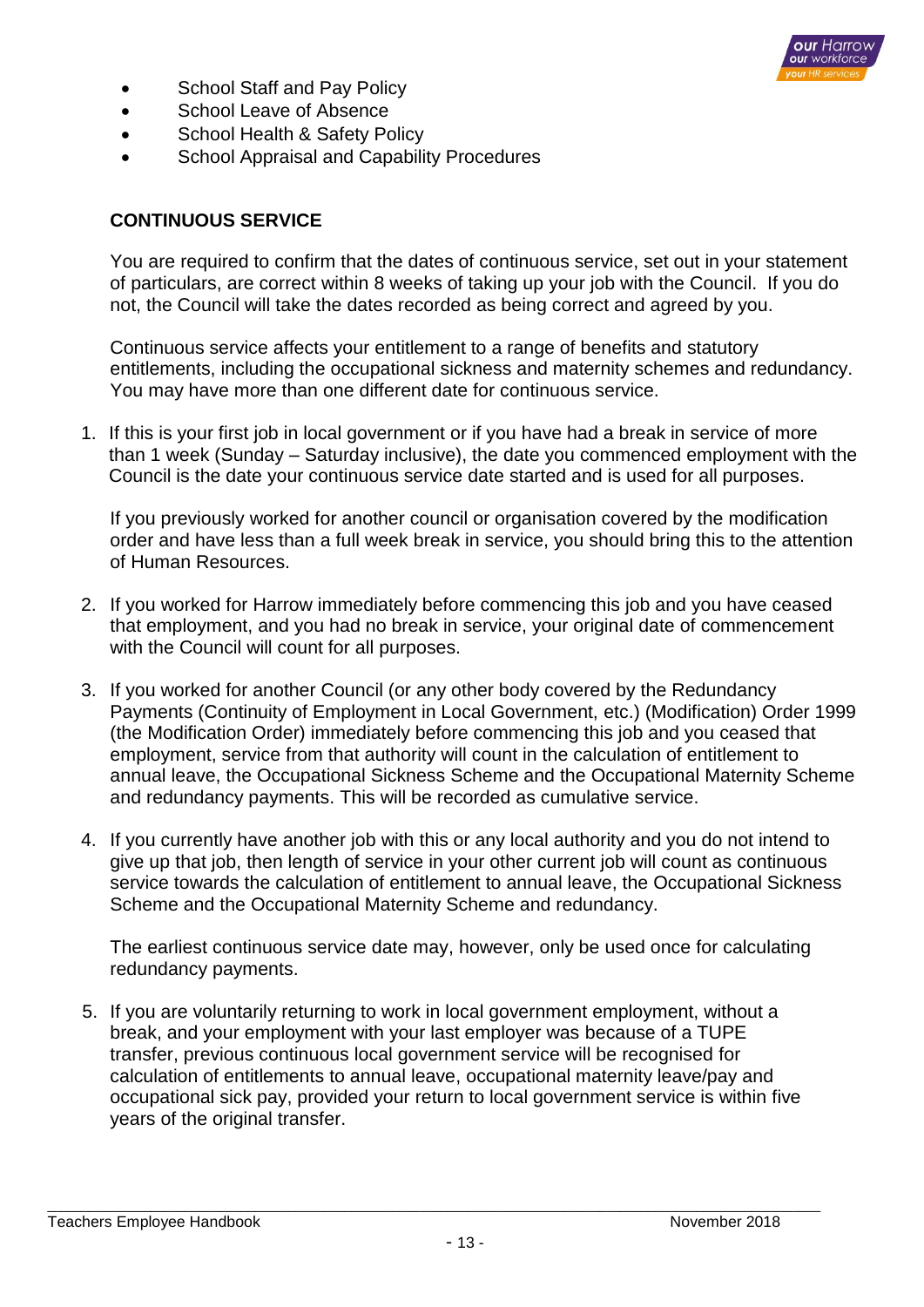

The above does not, however, affect your entitlement to redundancy pay which is calculated based on service in current employment.

This agreement applies to all employees who have returned to local government service since  $1<sup>st</sup>$  April 1997; however, the calculation of the resulting benefits, such as additional leave, will only take effect from 1st April 2002.

If 3, 4 or 5 above apply, you should bring this to the attention of Human Resources by contacting hres@harrow.gov.uk.

# **NOTICE PERIODS**

1. Teachers who wish to terminate their employment with the school must give two months' notice in the autumn and spring terms and three months' notice in the summer term, terminating at the end of a school term.

| <b>Leaving Date</b>                            | Written notice to be provided by |
|------------------------------------------------|----------------------------------|
| 31 <sup>st</sup> December (end of Autumn term) | l 31 <sup>st</sup> October       |
| 30 <sup>th</sup> April (end of Spring term)    | 28 <sup>th</sup> February        |
| 31 <sup>st</sup> August, (end of Summer term), | 31 <sup>st</sup> May             |

If the teacher submits a late resignation form without giving the proper period of notice, it will be at the governing body's discretion whether they wish to agree to the request, after first considering the Head teacher's view on this matter.

This applies to all teachers and forms part of the conditions of the 'Burgundy Book'.

#### **Head teachers**

Head teachers must give three months' notice in the autumn and spring terms and four months' notice in the summer term, terminating at the end of a school term. They are required to submit their notice, in writing, to the Chair of Governors one month earlier than the dates given above.

## **Newly Qualified Teachers**

Newly qualified teachers must give one months' notice of termination of contract during the first year of appointment. Note: This substitutes the "Burgundy Book" conditions on paragraph 5.3.

## **Teachers on Fixed Term Contracts**

Teachers on fixed term contracts must give one months' notice of termination of contract throughout their contract. Note: This substitutes the "Burgundy Book" conditions on paragraph 5.3.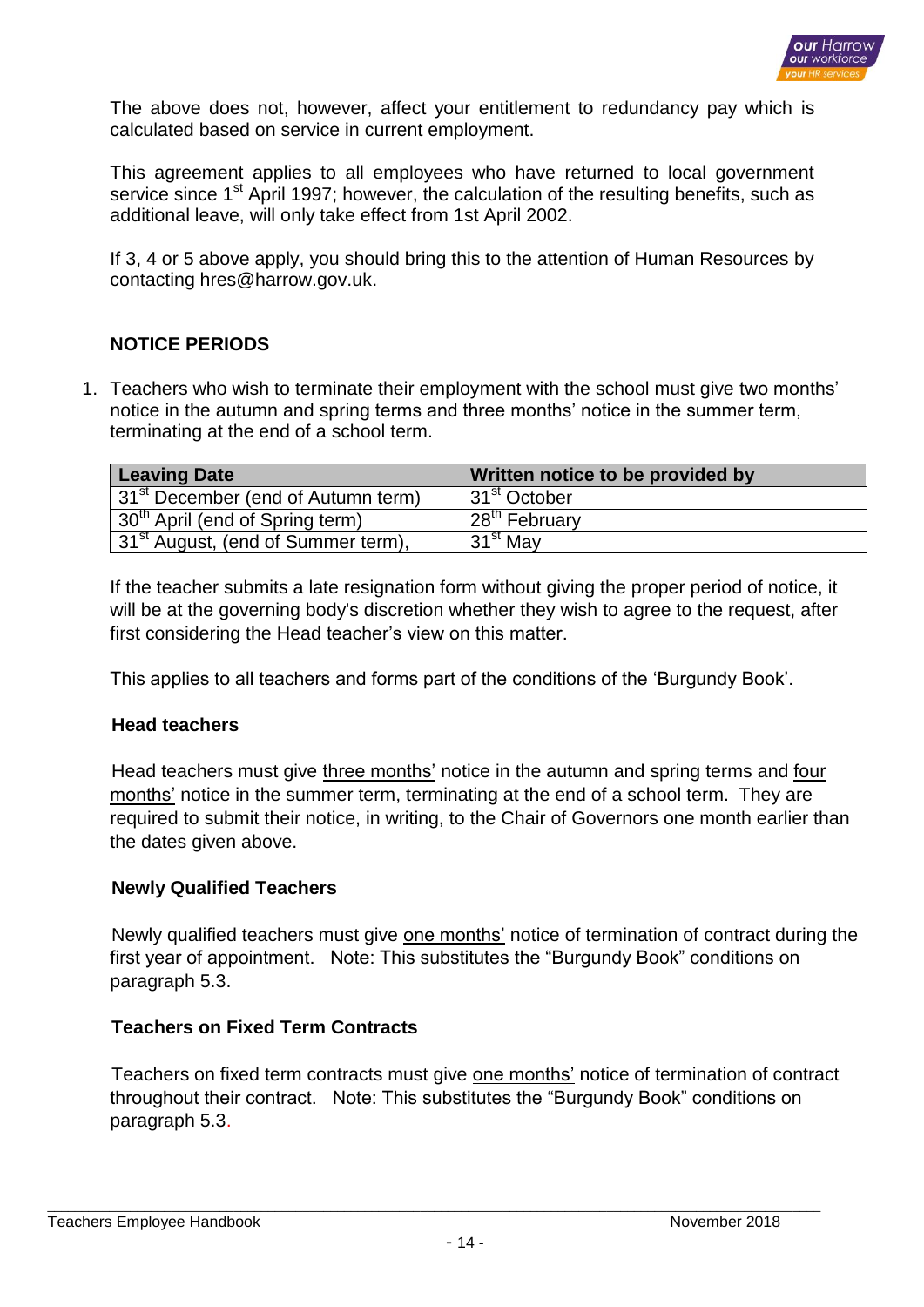

2. If the School terminates a teacher's employment, the teacher will be entitled to receive the contractual notice quoted above or the statutory notice applicable under employment legislation, whichever is the greater. Which is, for employees with continuous service of 9 years or more:

| <b>Completed Years</b><br>of Service | Total Notice (inclusive of 2mth<br><b>Burgundy Book requirements)</b> |
|--------------------------------------|-----------------------------------------------------------------------|
|                                      | 9 weeks                                                               |
| 10                                   | 10 weeks                                                              |
| 11                                   | 11 weeks                                                              |
| 12 and over                          | 12 weeks                                                              |

## **Head teachers**

Head teachers are entitled to receive 3 months' notice in Spring and Autumn terms, terminating at the end of that school term and 4 months' in the Summer term, terminating at the end of the school year.

#### **Pay in Lieu of Notice**

In exceptional circumstances, the school may wish to terminate the contract without giving the full period of notice. In these circumstances the school may make a payment in lieu of notice.

# **POLICIES – DISCIPLINE, CONDUCT AND CAPABILITY**

These are adopted by the governing body and are available at your school.

# **DECLARATION OF CRIMINAL CONVICTIONS**

During the recruitment process, all applicants for employment with the London Borough of Harrow are required to disclose details of 'unspent' criminal convictions, cautions or bind overs.

In addition, if your post is one of those subject to certain provisions in the Rehabilitation of Offenders Act 1974 (Exceptions) Order 1975 (as amended in 2013), you will have been required to disclose details of any criminal convictions, cautions or bind overs which are not 'protected' and which, in other circumstances, would be considered "spent". Your appointment will have been made subject to a satisfactory disclosure check obtained from the Disclosure and barring Service.

All employees of the London Borough of Harrow are required to inform their manager/head teacher immediately if, at any point during their employment with London Borough of Harrow, they receive a criminal conviction, caution or bind over, irrespective of the post they hold.

If it subsequently comes to light that an employee has failed to disclose convictions, etc. at the appointment stage, or during their employment at Harrow, their employment may be subject to disciplinary action including dismissal.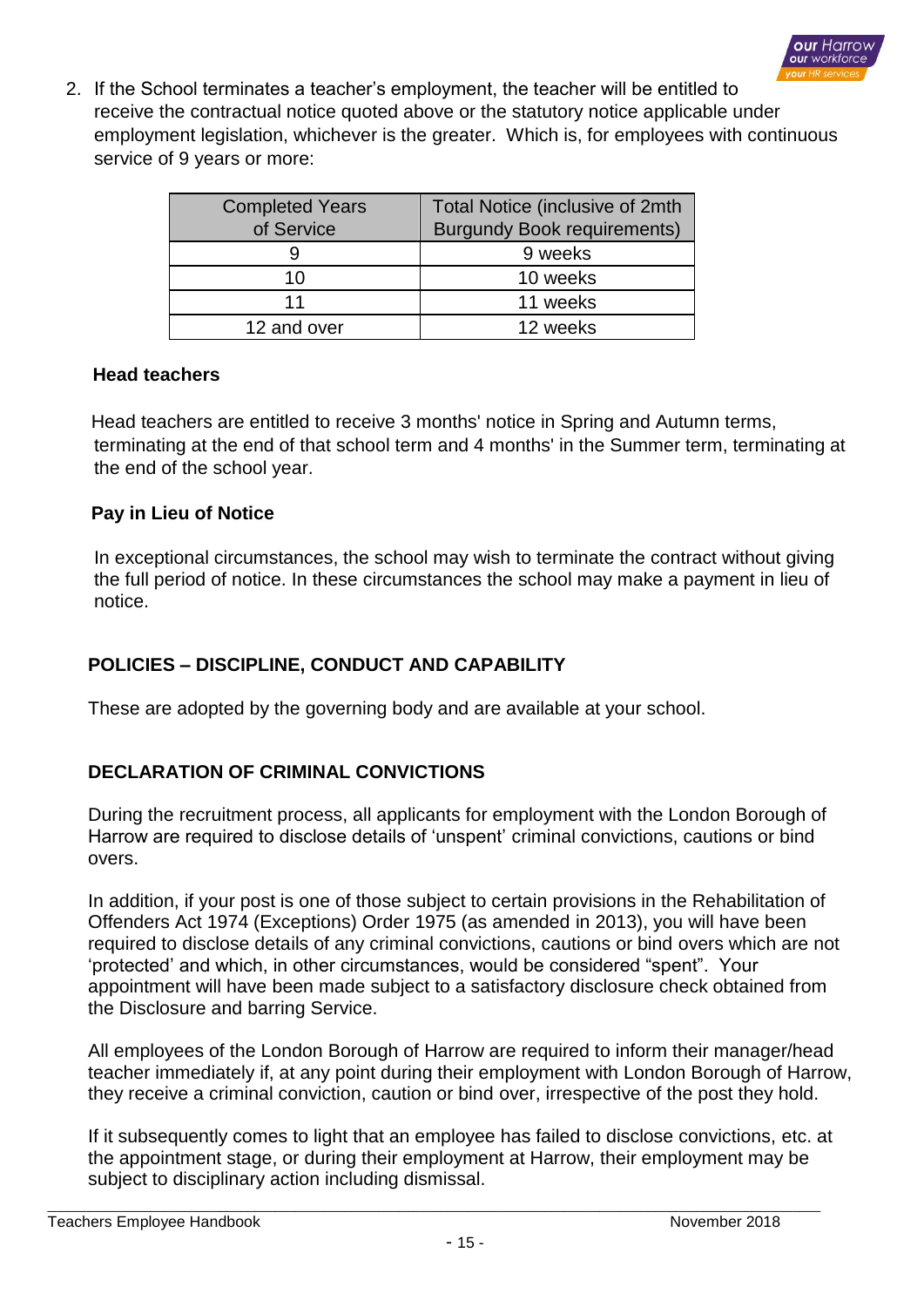

## **RIGHT TO WORK IN THE UK**

Prior to commencing your employment with Harrow Council, your documents will have been checked to ensure that you have the right to work in the UK. It is your responsibility to ensure that you maintain this right and inform your manager if there are any changes to your circumstances which could affect your status.

You may be asked, at any time, to provide relevant documentation to verify your right to work in the UK.

If, for any reason, you lose the right to work in the UK your employment with the Council will cease.

Further details are available from [askhr@harrow.gov.uk](mailto:askhr@harrow.gov.uk)

#### **EXCESS TRAVEL COSTS**

In accordance with your terms and conditions of employment, the Council reserves the right to change your place of work. You may be required to work at any location within the London Borough of Harrow. The Council does not pay excess travel costs incurred in this situation.

#### **SICKNESS ABSENCE**

#### **Notification of sickness absence**

Entitlement to sick leave is based on aggregated teaching service (excluding breaks in service). You must notify your Head teacher (or nominated person) as early as possible on (or if possible before) the first day of your absence from work due to sickness or ensure that someone else does this for you as soon as possible.

You must keep in touch with your Head teacher during your absence, providing information on your condition. You should make contact daily until there is a clear indication of the duration of your sickness absence e.g. receipt of a Statement of Fitness for Work and/or a date for return to work.

On your return to work you will need to complete a Self Certification Form to cover all absences up to and including 7 calendar days along with providing a Fit Note for all absences of 8 calendar days or more and attend a Return to Work interview with your Head teacher/Senior Management.

Your absences will be monitored in accordance with the School's Absence Procedure which is available from your school office.

#### **UNAUTHORISED ABSENCE**

If you are absent from work, you are required to inform your Head teacher of the reason for your absence and provide any supporting documentation if requested. If you fail to do so within a reasonable time or if your Head teacher/Manager considers the reason for your absence is not acceptable then your absence will be considered unauthorised.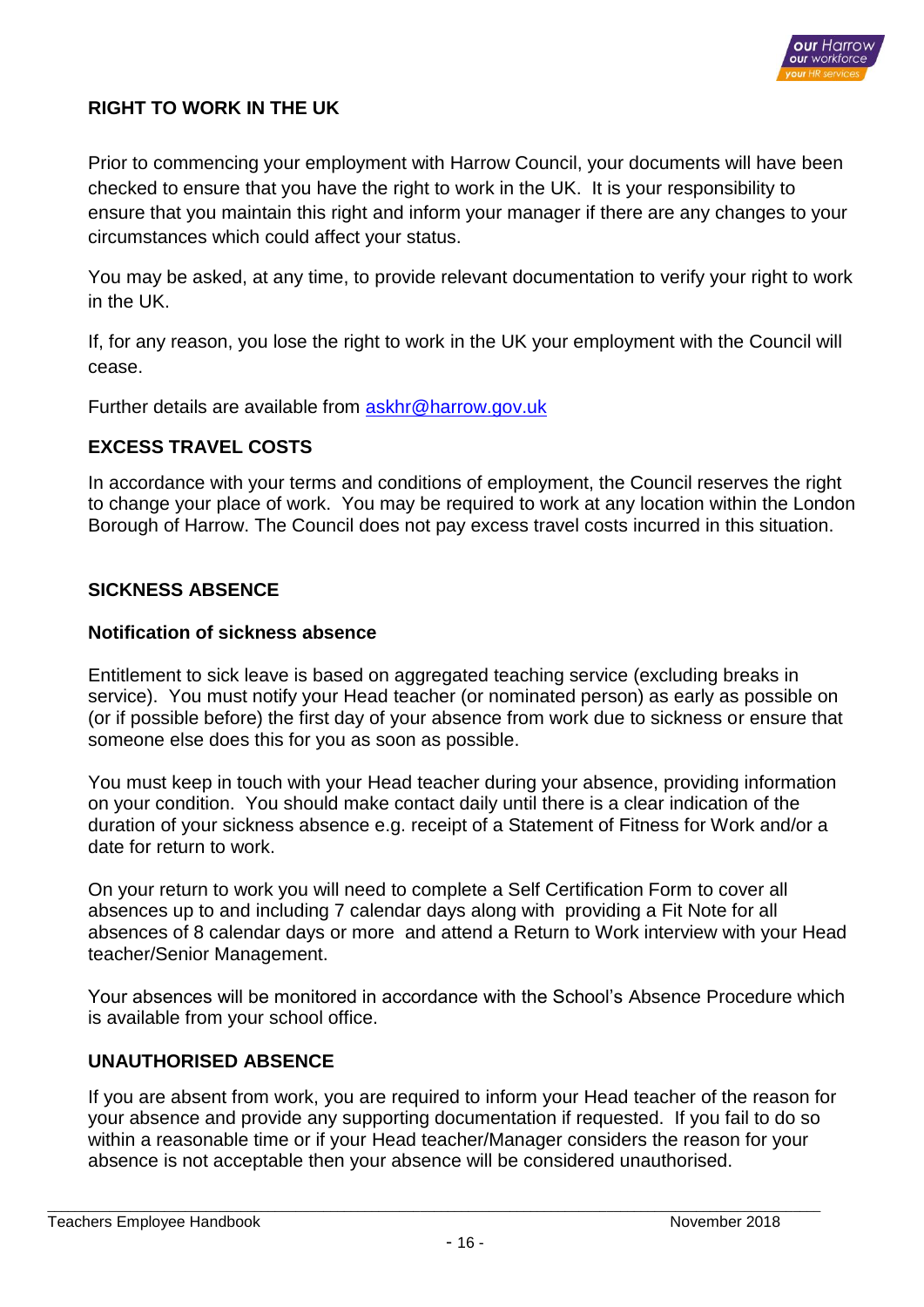

Unauthorised absence is unpaid and disciplinary action may be taken against you.

## **CONFIDENTIALITY**

During the time you are working for Harrow Council, as part of your normal duties, you may have access to confidential information that can identify a child, a client, an employee or service user. In addition, you may have access to confidential information in relation to Council business e.g. financial, planning proposals, etc. This confidential information should not be revealed to any person except in the proper course of your duties.

Confidential information also includes all information which has been specifically designated as confidential by the Council and information which relates to the commercial and financial activities of the Council, the unauthorised disclosure of which would embarrass, harm or prejudice the Council.

Information relating to past, current or prospective clients, employees and service users is confidential and should not be discussed or disclosed outside of the work environment, and must be held and processed in accordance with relevant Council policies and the Data Protection Act 1998.

All records, documents other papers considered to be confidential, together with any copies or extracts thereof, made or acquired by you during your employment, shall be the property of the Council and must be returned to the School on termination of your contract.

You should not, unless authorised by the Council or required by your duties under your employment contract, use for your own benefit or gain or divulge to any persons, company or other organisation whatsoever any confidential information belonging to the Council or related to its affairs or dealings, which may come to your knowledge during your employment. Even where confidential information enters the public domain via another source, you should refuse to confirm the information if requested to by persons outside the authority and raise the issue with your manager.

You will be guilty of a breach of trust and potentially subject to disciplinary action including dismissal, if personal information relating to clients, service users and third parties is revealed to any person except in the proper course of your duties.

Under Data Protection Act and Freedom of Information Act, members of the public have rights to access certain information. If a request is received the statutory requirements of these acts must be complied with, however, if you are unsure about the status of any information or whether you should respond to a request for it, seek advice from your line manager or a data protection officer.

## **EMPLOYMENT OF RELATIVES/PARTNERS/FRIENDS**

This policy provides guidance for employees working with relatives, partners or close friends and sets out procedures to ensure there can be no grounds for suspicion that employment decisions could in any way be influenced by improper motives.

There should not be a line management relationship between relatives, partners or close friends, except in exceptional circumstances. If a line management relationship does exist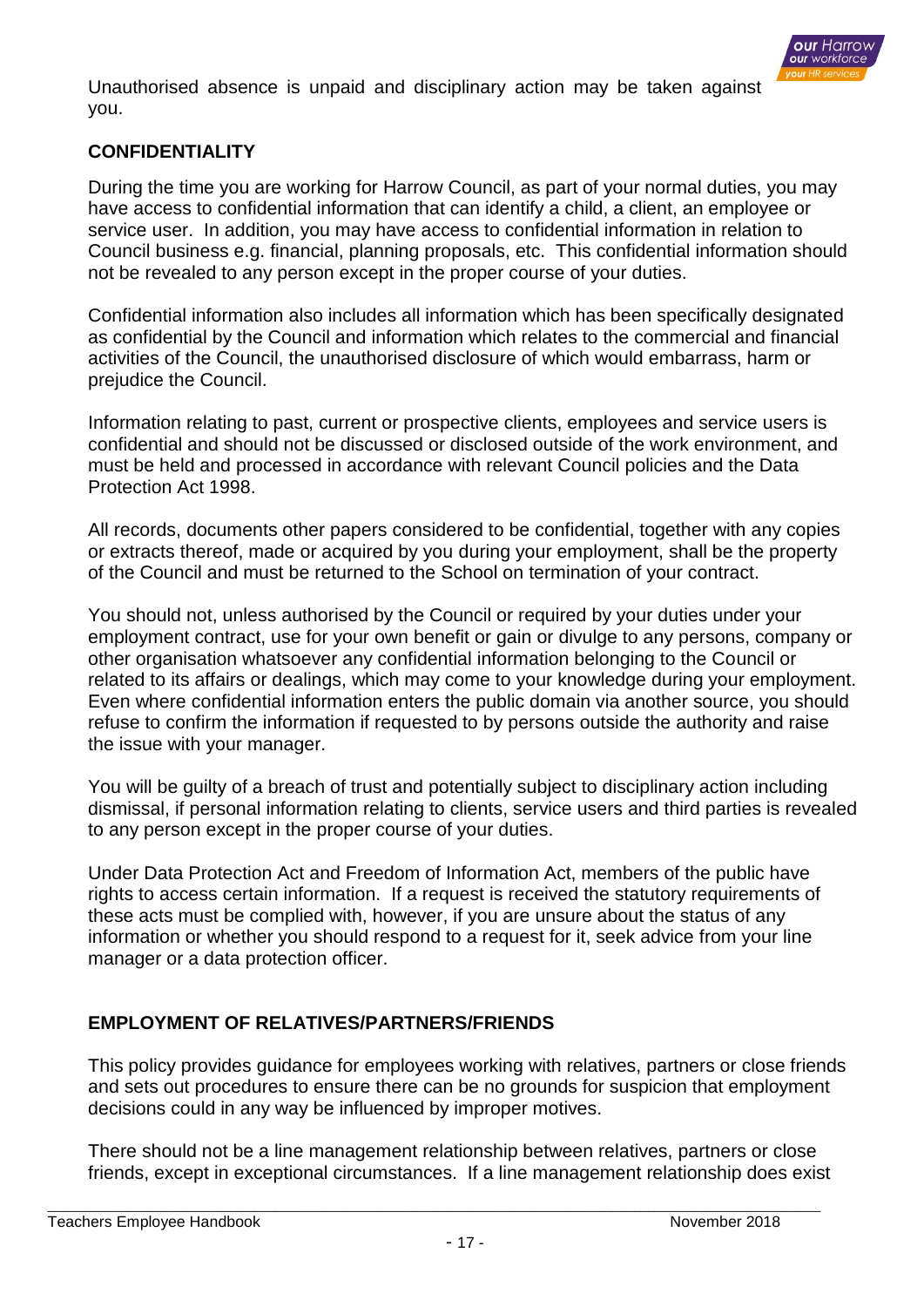

specific rules are set down concerning authorisation and documentation processes. Where a relationship develops in the working environment, an assessment must be made of the possible implications and consideration of action which may need to be taken.

For further information please see full policy and/or seek advice from your Head teacher/ Manager/ Human Resources.

## **EMPLOYEE RECORDS AND DATA PROTECTION**

Your records are held in accordance with the Data Protection Act 1998.

The Council will collect, retain and process personal information about you on your personal file, in the recruitment system and in payroll and pensions systems. Information relating to you will be used for workforce monitoring purposes, but no reports will be produced in which you could be identified personally.

The Council regularly produces a detailed workforce profile analysing ethnic origin, gender and disability by pay bands. The Council also uses this information to monitor Council employment policies and procedures and, in addition, produces ad hoc reports and responses to survey requests from other organisations.

You will not be personally identifiable in these statistics as classification will be by group e.g. by ethnic origin, gender, disability, age, etc.

In addition, data is taken from several Council systems for other specific purposes (see section *Auditing and national fraud initiative* below).

You also have the right of 'subject access', under this act, which means you have a right to find out what information is held about you on computer and paper records in relevant filing systems.

If you wish to view or receive a copy of the personal data held on you, you should do so in writing to Human Resources. You will be charged up to £10 for photocopying costs.

From time to time you will be asked to confirm that the personal information held on you by the Council is correct.

If you have any concerns regarding your personal information held by the Council, please contact Human Resources.

## **FAIR PROCESSING**

Personal data is held by the school/Harrow Council about those employed or otherwise engaged to work at the school or Local Authority

An annual School Workforce Census is sent to the DCSF – covering teachers, support staff and certain other staff closely associated with schools. As a result of the School Workforce Census collection, the DCSF will be able to provide improved data to schools and local authorities on: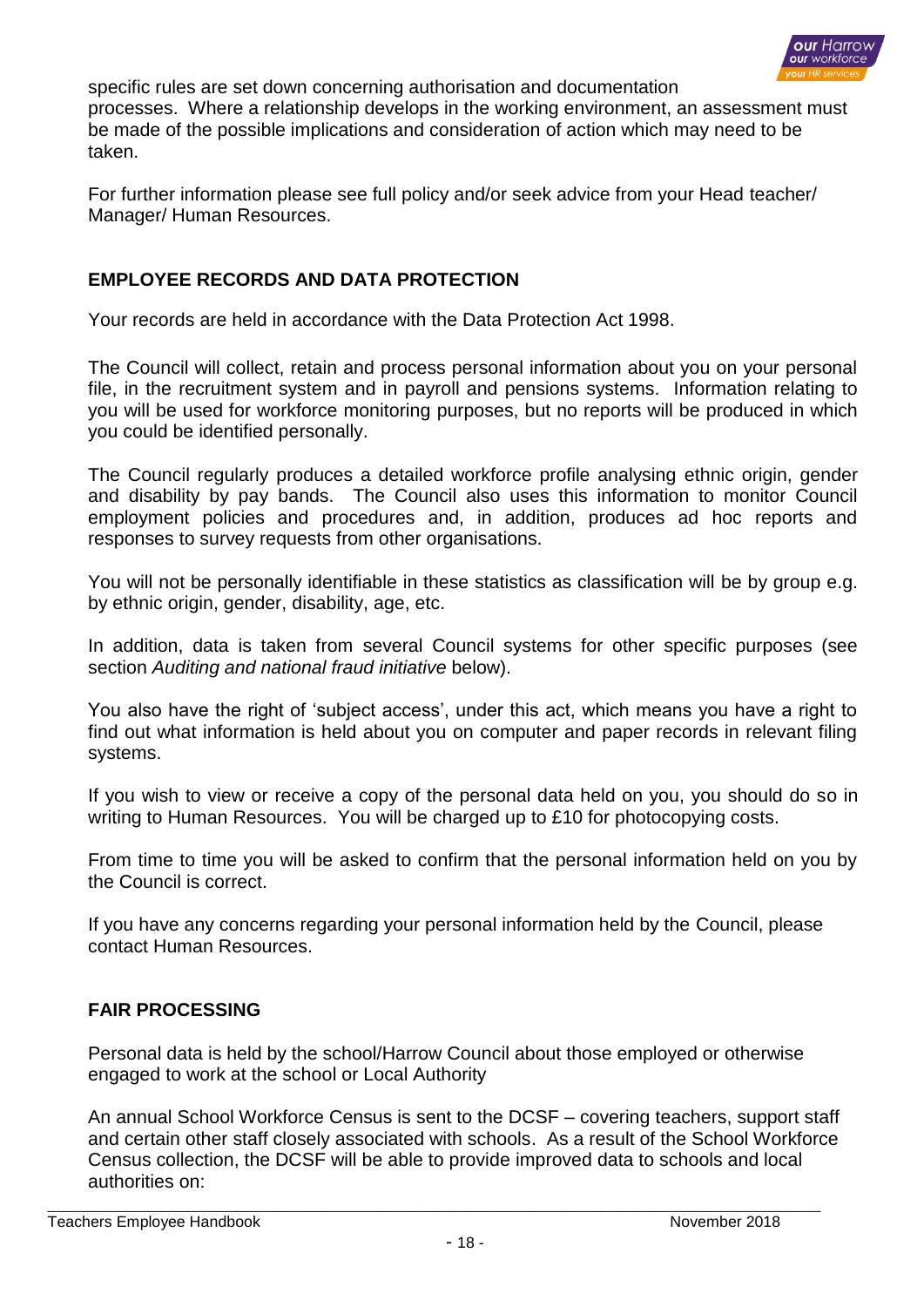

- Recruitment, retention and turnover;
- Equal opportunities monitoring
- Salary information
- Qualifications
- Teaching and support staff numbers
- Deployment of staff by subject expertise

Analysing this information can help schools monitor and improve their own practices and celebrate the success achieved by their pupils. Local Authorities and the Department for Education will be able to use local and national data to analyse trends in performance, make comparisons, set meaningful targets for performance or improvement and to deploy resources effectively.

Further details are available: -

<https://www.gov.uk/government/organisations/department-for-education>

#### **INFORMATION GOVERNANCE & SECURITY POLICY**

The governing body has its own IT security policy adapted from the Council's policy and is available at your school.

## **THE NATIONAL FRAUD INITIATIVE**

The council participates in the National Fraud Initiative (NFI) which is led by the Cabinet Office for which participation by local authorities is mandatory as laid out in Paragraph 2 of Schedule 9 of the [Local Audit and Accountability Act 2014.](http://www.legislation.gov.uk/ukpga/2014/2/schedule/9/enacted) The NFI exercise principally helps ensure that fraud is prevented and detected and any subsequent overpayments identified are dealt with appropriately. The NFI has run every two years since 1996 and is firmly established as the United Kingdom's premier public sector fraud detection exercise. The exercise has identified in excess of £1.69 billion of fraud and error overpayments since its inception and some interesting case studies can be read [here.](https://www.gov.uk/government/publications/national-fraud-initiative-case-studies) It uses advanced data matching techniques to tackle a broad range of fraud risks faced by the public sector such as council tenants with a council property in each of two authorities or a public sector employee on long-term sickness leave from one organisation while working for another. Matches are provided as referrals to participating bodies in a user friendly application to allow prioritisation of matches and dissemination to investigators without compromising data privacy requirements.

Data is taken from a number of the council's systems such as payroll, pensions, housing benefit, housing tenancy, creditors, blue badges, concessionary travel, private care homes, social care personal budgets, council tax and electoral roll and submitted into the exercise. The use of data for NFI purposes continues to be controlled to ensure compliance with data protection and human rights legislation. The Cabinet Office has published a Code of Data Matching Practice following consultation with the Information Commissioner and other stakeholders. The Code can be accessed on the [NFI webpage](https://www.gov.uk/government/collections/national-fraud-initiative)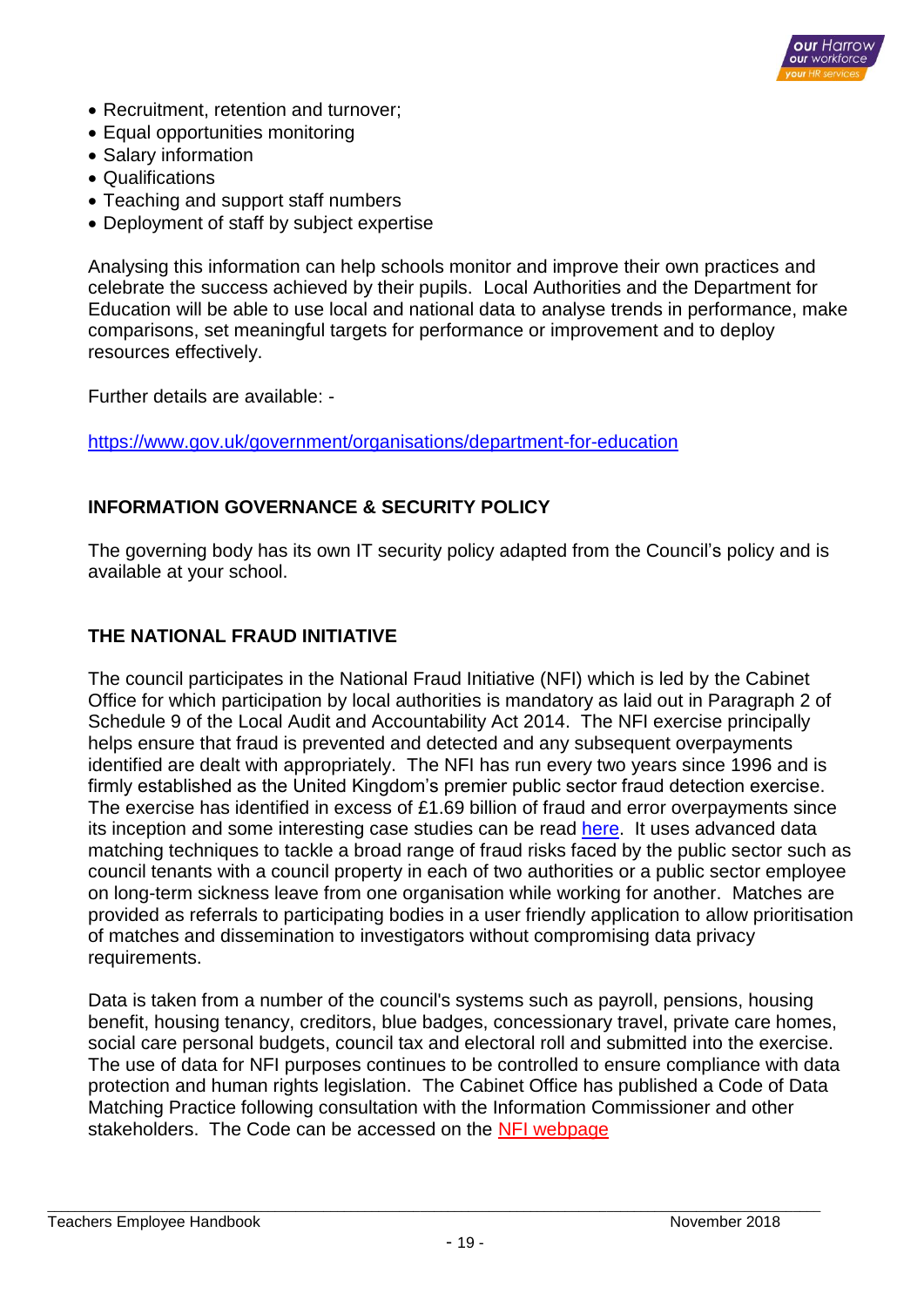

# **RECOVERY OF OVERPAYMENTS**

The Council will recover overpayments of salary and expenses incurred by employees in carrying out their employment.

It is the employee's responsibility to report an overpayment as soon as possible to their manager and to HR to prevent the error continuing and to make arrangements for repayment.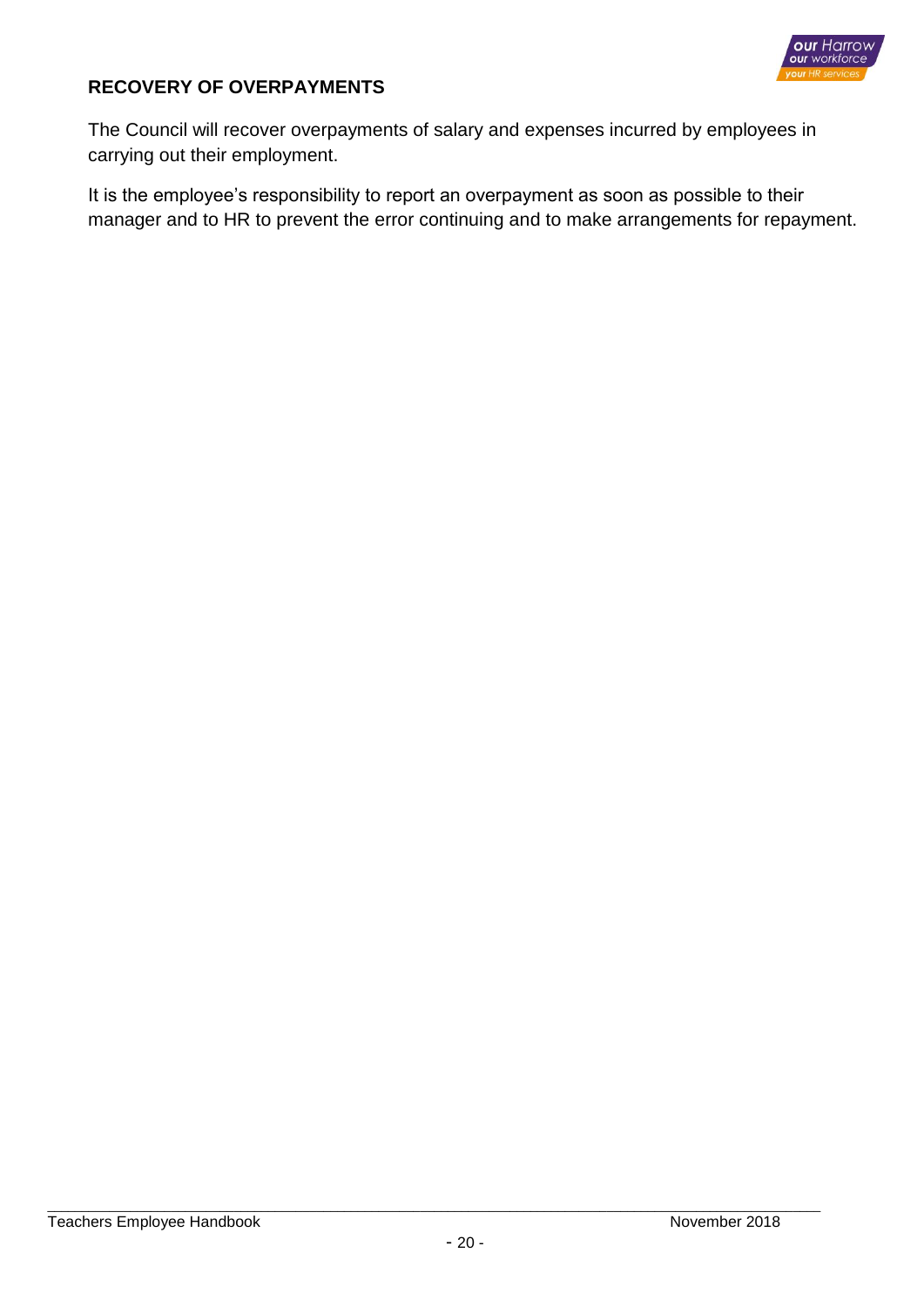# **BENEFITS**



# **TEACHERS' PENSIONS SCHEME**

You will automatically be entered into the Teachers' Pension Scheme from your first day of employment. If you wish to opt out of the scheme, you will need to complete an opt-out election form which can be obtained from [www.teacherspensions.co.uk/members/forms](http://www.teacherspensions.co.uk/members/forms) or telephone 0845 6066166

#### **SICKNESS ABSENCE PAYMENTS**

Your entitlement to sick pay, during absences due to sickness or injury, is as set out in the Conditions of Service for School teachers in England and Wales:

| During 1st year of service                  | 25 days pay and (after completing 4 months' service),<br>50 days half pay |
|---------------------------------------------|---------------------------------------------------------------------------|
| During 2nd year of service                  | 50 days pay and 50 days half pay                                          |
| During 3rd year of service                  | 75 days pay and 75 days half pay                                          |
| During 4 <sup>th</sup> and successive years | 100 days pay and 100 days half pay                                        |

If you are in receipt of Statutory Sick Pay or an alternative benefit from the Department of Work and Pensions, these allowances will be deducted from Occupational Sick Payments made to you by the London Borough of Harrow.

In accordance with absence management procedures, your employment may be terminated for consistently failing to attend work due to sickness. The decision to dismiss may be made before your entitlement to sick pay expires and on dismissal your entitlement to sick pay would cease.

## **COUNCIL'S INSURANCE COVER FOR EMPLOYEES**

If you suffer loss or damage, including personal injury, through the Council's negligence, you can claim against the Council for damages. The Council's main insurance covering this is the Employer's Liability Insurance.

The Council is also insured to cover any injury from assault in the course of your duties. The Council covers claims arising from 3rd parties, e.g. clients, relating to loss or damage caused by negligence of employees, including goods held on trust on behalf of clients.

## **MATERNITY LEAVE AND PAY**

All pregnant women regardless of length of service are entitled to paid time off for ante-natal care and a maximum of 52 weeks maternity leave commencing no earlier than 11 weeks before the week the baby is due.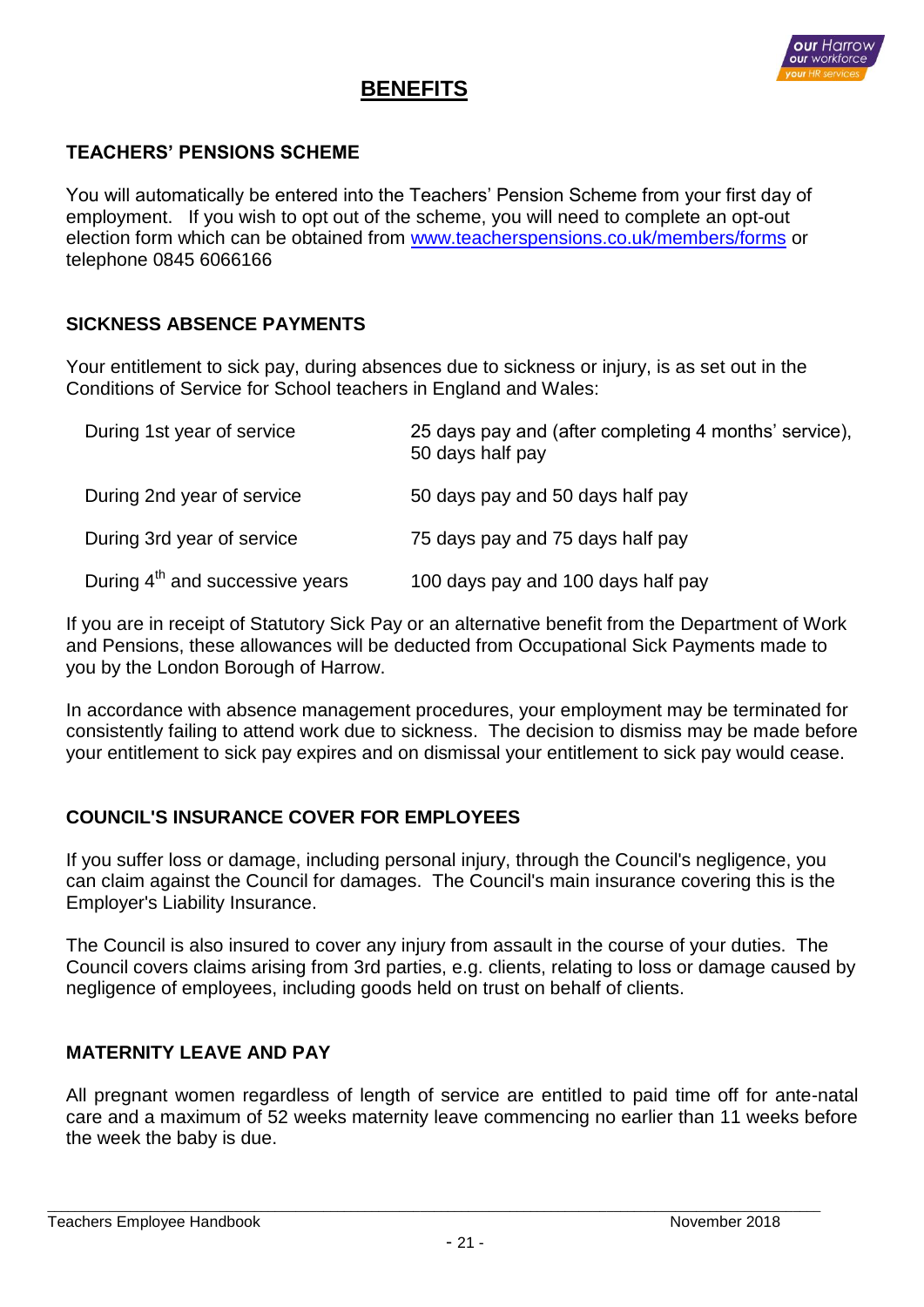

Levels of maternity pay are dependent upon earnings and length of continuous local government service.

For more details please see:

[http://www.harrow.gov.uk/hr4schools/info/2/policies/6/guidance\\_notes\\_on\\_maternity\\_leave\\_and](http://www.harrow.gov.uk/hr4schools/info/2/policies/6/guidance_notes_on_maternity_leave_and_pay) [\\_pay](http://www.harrow.gov.uk/hr4schools/info/2/policies/6/guidance_notes_on_maternity_leave_and_pay)

## **ADOPTION LEAVE AND PAY**

Harrow's adoption scheme is based on the principles of the maternity scheme. You are eligible for adoption leave provided you meet the criteria set out in the scheme.

For more details please see: [http://www.harrow.gov.uk/hr4schools/info/2/policies/56/adoption\\_leave](http://www.harrow.gov.uk/hr4schools/info/2/policies/56/adoption_leave)

# **PARENTAL LEAVE**

An employee who is a parent with 1 year of continuous service with the Council has a statutory right to Parental Leave. This entitles them to 18 weeks unpaid leave. Employees working parttime will be entitled to 18 weeks unpaid Parental Leave based on their actual hours of work.

Parental leave must be taken by the child's 18th birthday. If the child has been adopted the right will last until five years after their placement for adoption or until he or she reaches the age of eighteen, whichever is the earliest.

For more details please see: [http://www.harrow.gov.uk/hr4schools/info/2/policies/59/parental\\_leave](http://www.harrow.gov.uk/hr4schools/info/2/policies/59/parental_leave)

# **MATERNITY SUPPORT LEAVE/ PATERNITY LEAVE**

Up to one week's leave at full pay (Maternity Support Leave), is available to the child's father or the partner or nominated carer of an expectant mother at or around the time of the birth. A nominated carer is the person nominated by the mother to assist in the care of the child and to provide care to the mother around the time of the birth.

Employees with more than 26 weeks' service with Harrow Council may be entitled to the statutory Ordinary Paternity Leave (one or two weeks to be taken within 8 weeks of the birth or placement for adoption) and/or Additional Paternity Leave (up to 26 weeks to be taken within the first year of the child's life or the first year after the child's placement for adoption).

For further information relating to pay and eligibility, please see the Maternity Support/Paternity Leave and Pay Procedure.

## **FLEXIBLE WORKING**

From April 2009, the statutory right to request flexible working became available to parents and those with parental responsibility for children up to the age of 18 years and employees who are carers of adults in need of care.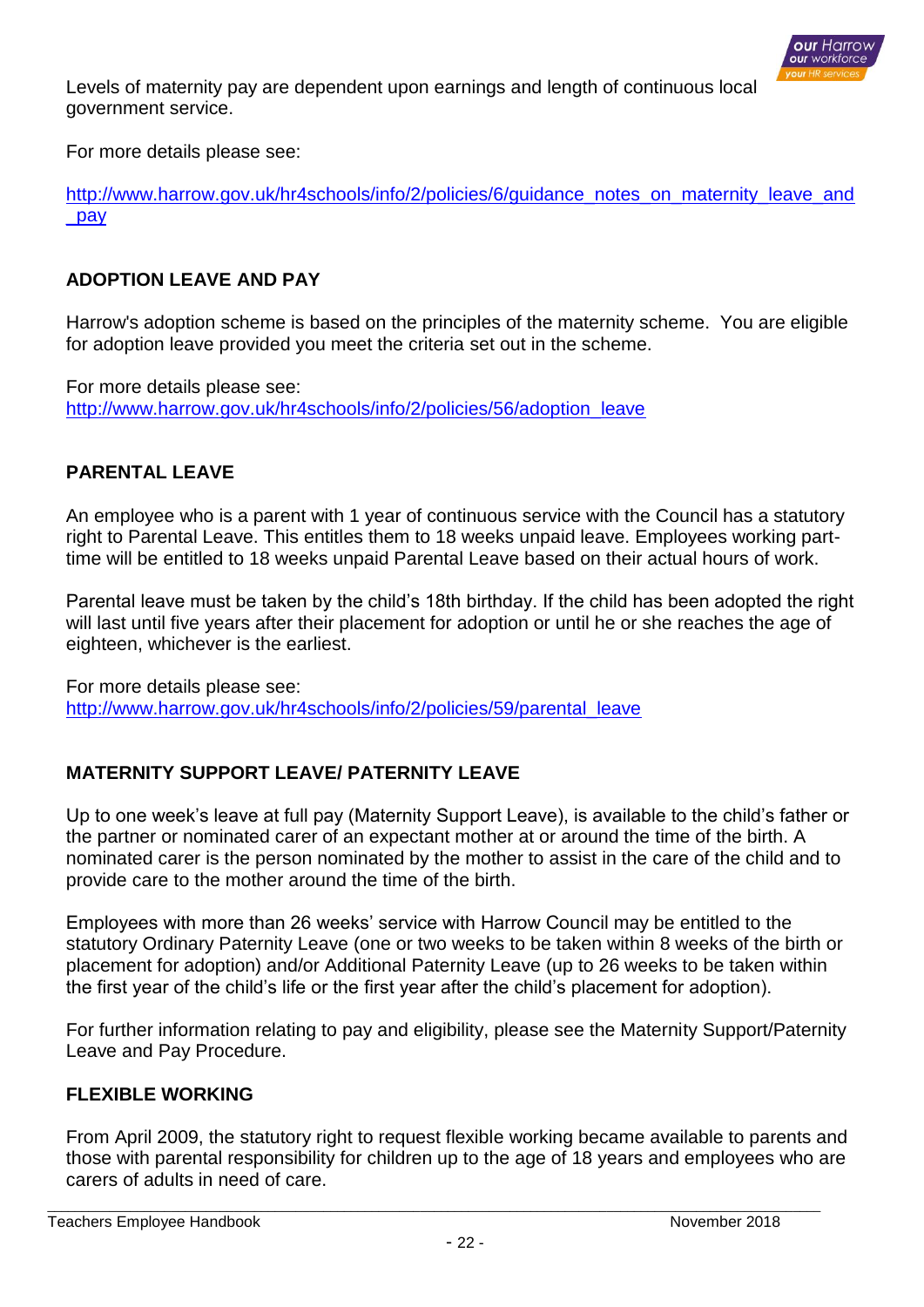

Harrow Council has extended access to this right to all employees, to open up the opportunity to strike a better balance between working and personal responsibilities.

Employees with 26 weeks continuous service with Harrow Council can request to vary their contracts so that they can work more flexibly (i.e. less hours, different hours or from a different location).

Such requests will be given serious consideration and only refused where there is a sound business reason.

Requests made under the legislation will be considered ahead of other requests and the needs of the service will prevail for all requests.

Further details available on [http://www.harrow.gov.uk/hr4schools/info/2/policies/73/flexible\\_working](http://www.harrow.gov.uk/hr4schools/info/2/policies/73/flexible_working)

# **EMPLOYEE ASSISTANCE PROGRAMME**

Your school may provide an independent advice, information and counselling referral programme, which includes free telephone, round-the-clock, confidential access to practical advice and emotional support from fully qualified professionals. This service is available to employees. See the **Useful Contacts** at the beginning of this document. Contact your school's administration team for more information.

## **EXPENSES**

Arrangements for claiming expenses will be notified to you by your school.

## <span id="page-22-0"></span>**REDUNDANCY POLICY AND PROCEDURES**

The Board of Governors has discretion on the adoption of the Council's Managing Change Policy and Procedure which gives information on procedures and policies relating to redundancy.

Volunteers for redundancy and early voluntary retirement will be considered prior to compulsory redundancies being applied. Selection of employees for redundancy will be in accordance with the criteria set out in the Managing Change Policy and Procedure.

Further details available at; [http://www.harrow.gov.uk/hr4schools/info/2/policies/60/managing\\_change](http://www.harrow.gov.uk/hr4schools/info/2/policies/60/managing_change)

# <span id="page-22-1"></span>**REDUNDANCY PAYMENTS**

The Board of Governors have discretion on the application of redundancy payments. If they decide to adopt the Council's scheme, you will receive payments in accordance with the Council schemes in operation at the time (if any), either under the Council's redundancy scheme, or the pension scheme according to the relevant criteria.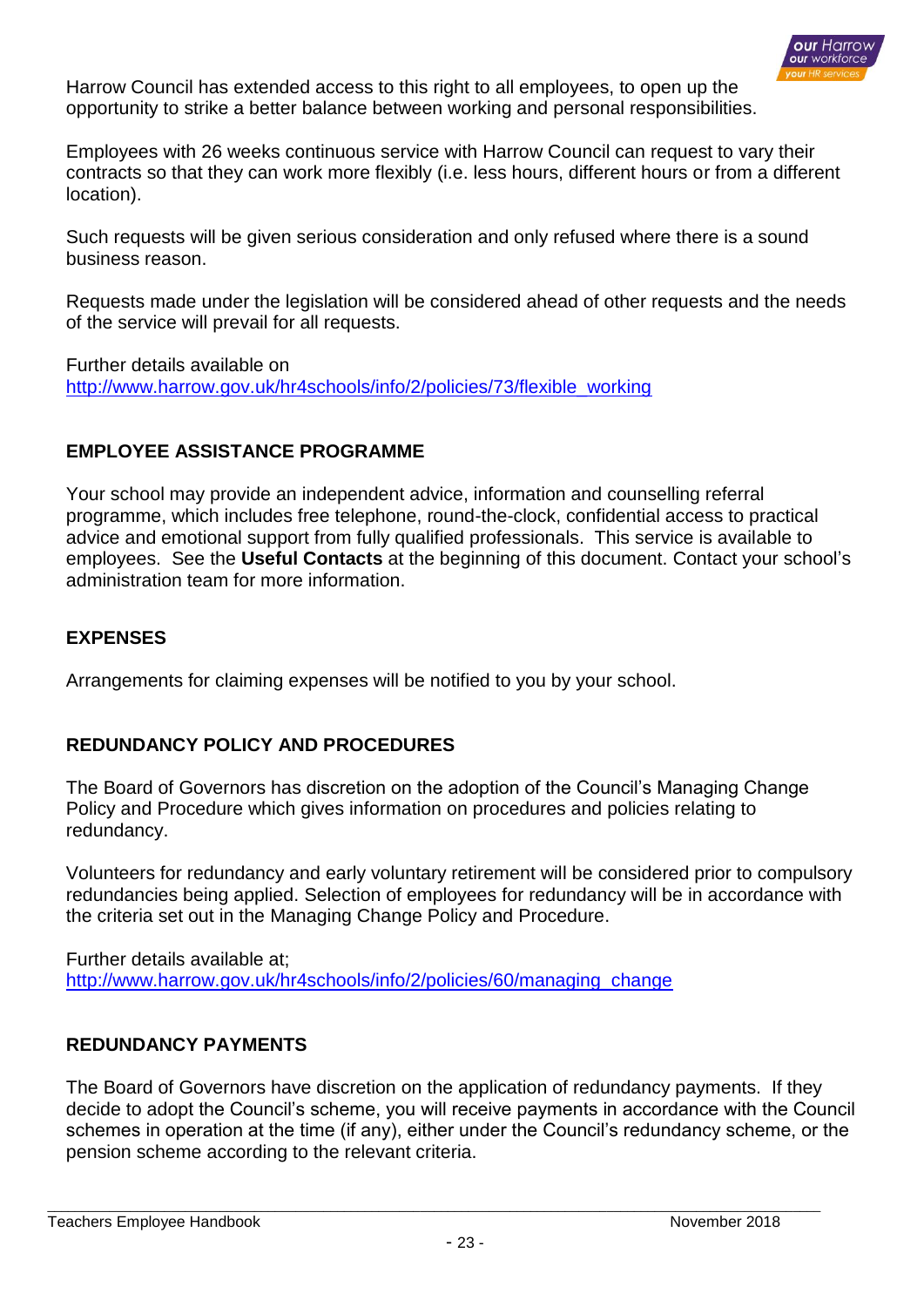#### <span id="page-23-0"></span>**REDEPLOYMENT**



Redeployment is generally considered for three main reasons:

- (a) Avoidance of redundancy
- (b) Capability
- (c) Medical reasons

In these cases, alternative employment will be sought and suitable vacancies brought to your attention (usually during your notice period). You will be interviewed ahead of other candidates and any training needs you have, in relation to the job, would be considered. Redeployment is managed locally within each school. Staff will be ring fenced if they meet the minimum short listing criteria.

## <span id="page-23-1"></span>**RETENTION OF DISABLED EMPLOYEES**

The Council is committed to retaining employees who become disabled wherever possible.

#### <span id="page-23-2"></span>**PROCEDURE FOR DEALING WITH DRUG/ ALCOHOL MISUSE**

The Council has a procedure which emphasises the risks associated with alcohol and drugs; and offers support to employees (including referral for counselling or treatment). The Governing Body may choose to adopt this procedure.

You can seek help through your GP or one of the specialist agencies. You are also encouraged to seek help through referral to the Occupational Health Service (OHS).

If your manager considers that you are exhibiting symptoms of possible alcohol/drug misuse, he/she will interview you regarding the effects on your job performance. You may be represented by a trade union or work colleague. As a result of the meeting, the following action may be taken:

- (i) Referral to OHS
- (ii) A review period may be set during which your performance and conduct must improve, if alcohol/drug misuse is not established.

Progress meetings will be held to monitor and review the situation.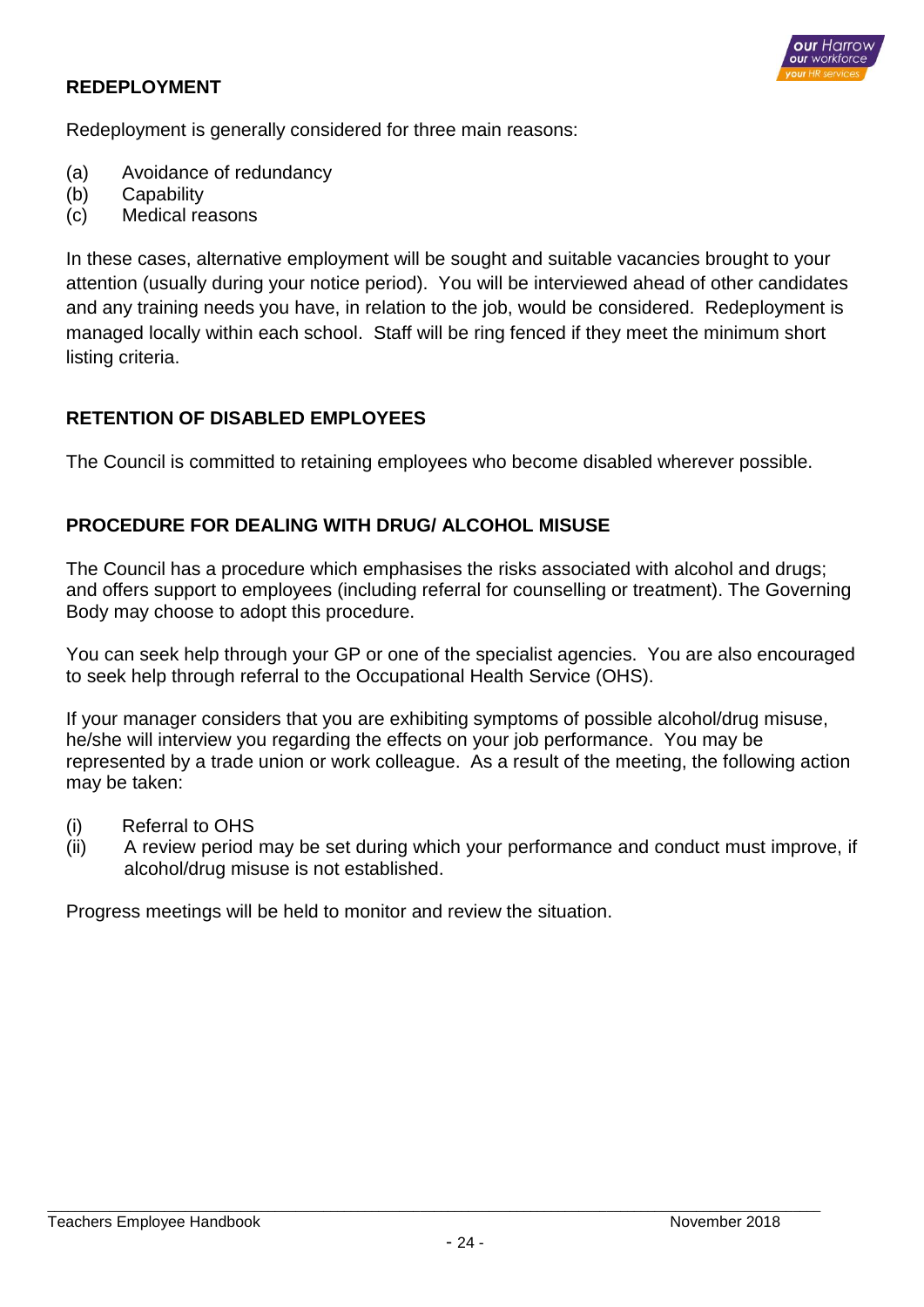

# **CONSULTATION & NEGOTIATION ARRANGEMENTS**

#### **TRADE UNION MEMBERSHIP**

The Council believes in the principle of solving employee relations problems by discussion and agreement. The Council recognises several trade unions and supports the system of collective bargaining. It is sensible for you to have membership of an appropriate trade union and you are encouraged to do so.

#### **DIRECTORATE JOINT COMMITTEE**

The Directorate Joint Committee (DJC) is one of the main fora for negotiation and consultation between management and the trade unions on Directorate matters. The DJC meets quarterly and Sub Committees may be established where appropriate.

The DJC considers issues relating to a range of employment matters and service issues relating specifically to the Directorate. The DJC does not consider issues which affect more than one directorate.

The DJC membership comprises Officers of the Directorate, HR representative and teachers' trade unions. In addition, Director(s), Trade Union Branch Secretaries and Regional Trade Union Officials may attend from time to time.

Unresolved issues may be referred by either side to the Employee Consultative Forum.

## **CORPORATE JOINT COMMITTEE**

The Corporate Joint Committee (CJC) is the main forum for negotiation and consultation between management and the Trade Unions on corporate matters. The CJC meets on a quarterly basis with more regular interim meetings to progress items.

The CJC is concerned with all conditions of service implications which affect all employees of the Council. These include policies and procedures such as the grievance procedure, the disciplinary procedure, equal opportunities policy. The CJC also discusses issues arising from proposals to change working practices and procedures, training and development.

The current membership of the CJC comprises Officers of the Council, representatives from Unison, GMB and the Public Health and Teachers' Trade Unions.

In addition, the Chief Executive, Departmental directors and Trade Union Regional Officers are invited to attend on an ad hoc basis:

Issues unresolved at the CJC are referred to the Employees Consultative Forum.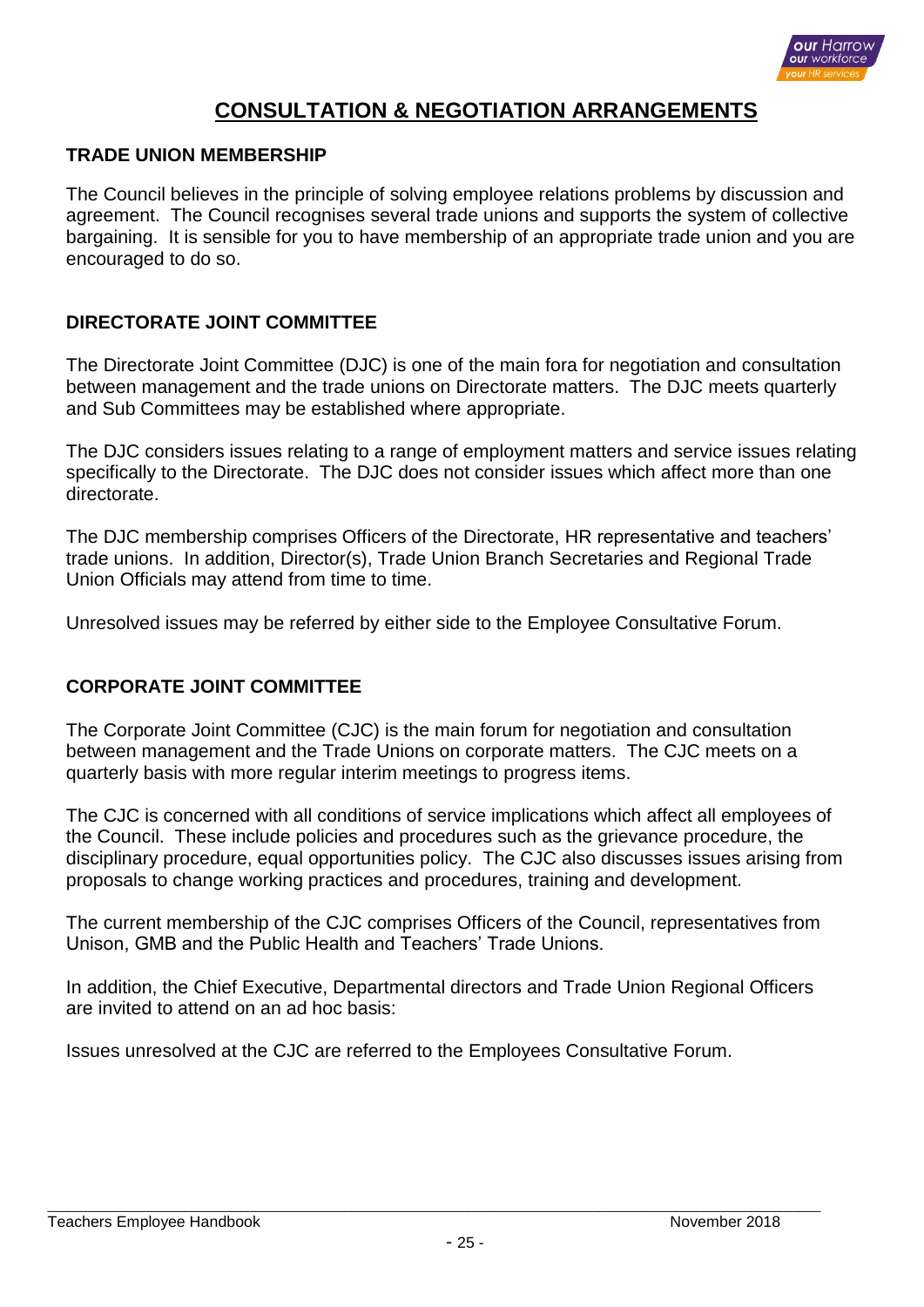

## **EMPLOYEES CONSULTATIVE FORUM**

The Employees Consultative Forum (ECF) considers matters raised by management or trade unions and makes recommendations to the relevant Portfolio Holder or Cabinet on such matters.

At the ECF Council members can consult trade union representatives on Council strategies and policies, organisational change and other issues of mutual concern and, if appropriate, make recommendations to the Cabinet on such issues.

The ECF provides a forum for discussion on matters of mutual interest and endeavours to secure the promotion and co-operation between the Council and employees in instigating, developing and recommending the carrying out of measures for the health and safety at work of employees.

In addition, the ECF will provide for regular consultation between the Council and its employees to promote equal opportunities in employment and to review progress in implementing the Council's equal opportunities policy.

The membership of the ECF comprises Councillors and representatives from Unison, GMB and the teachers' trade unions (HTCC),

The committee meets four times per year. Recommendations of the forum are reached by a majority vote among elected members. Recommendations must go to the relevant portfolio holder or full Cabinet, who are the last stage in the local procedures and in the normal course of events, will be implemented immediately (subject to the call-in period).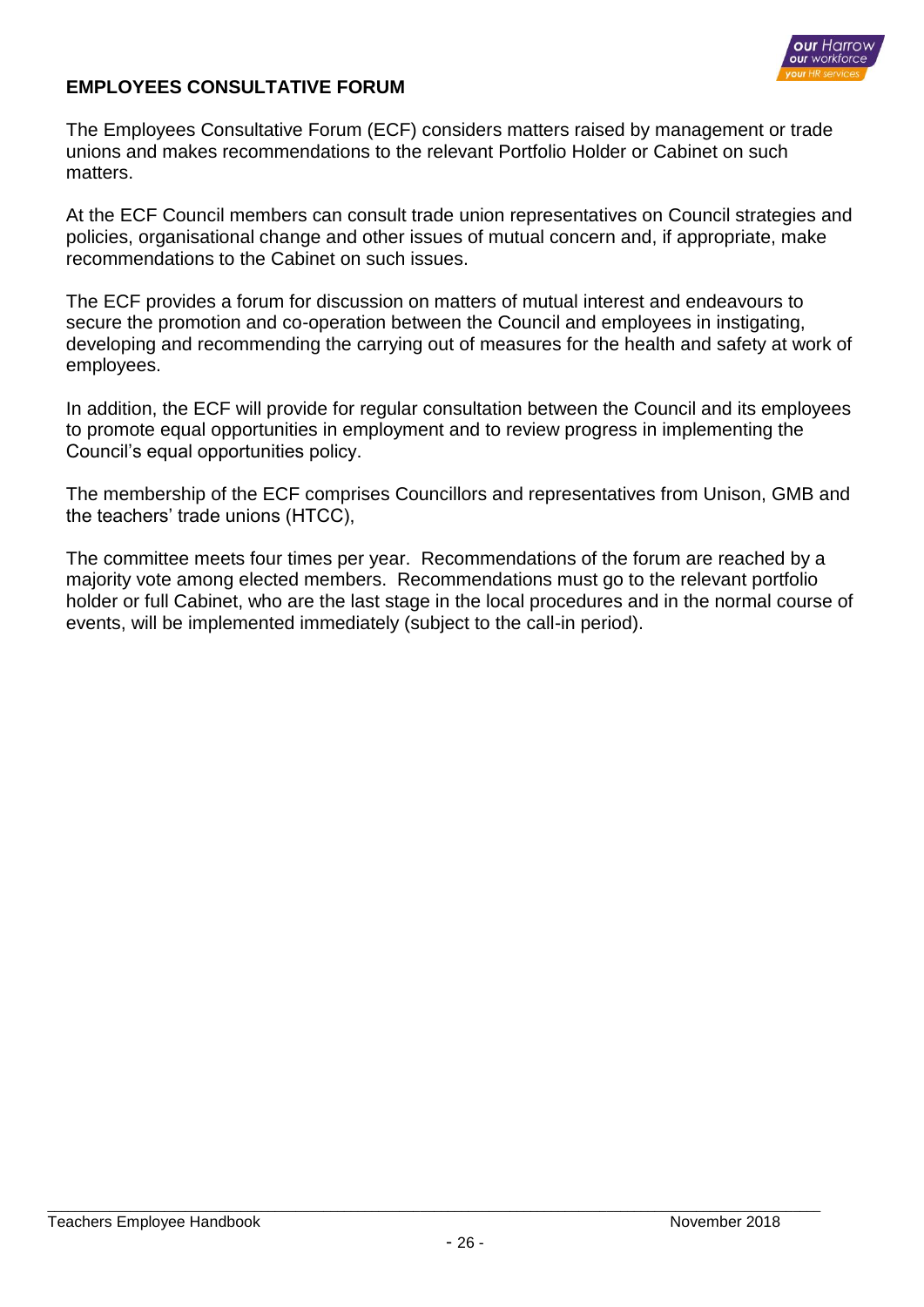# **HEALTH AND SAFETY**



## **SCHOOL'S HEALTH AND SAFETY POLICY**

Your school will issue you with a copy of its Health and Safety Policy which relates to your specific place of work when you commence employment.

The policy outlines your general responsibilities in terms of health and safety at work and those of the School as your employer and you should, therefore, read it carefully.

#### **FIRST AID**

Council premises are equipped with facilities to enable first aid to be given to employees who become ill or injured whilst at work.

At premises where there are qualified first aiders, their locations and how they can be contacted will be clearly displayed on noticeboards.

#### **ACCIDENT REPORTING**

If an accident occurs whilst you are carrying out your duties, you should ensure that it is reported immediately and an accident / incident report form completed.

You should report any accident or near miss whether or not an injury has been sustained. Sometimes an injury may not be immediately apparent but may cause pain later.

An accident / incident report form can be obtained from your manager and must be completed as soon as possible. If you are injured and unable to complete the form immediately you should ask someone to complete it on your behalf.

#### **INCIDENTS OF PHYSICAL OR VERBAL ABUSE**

If, during your duties you encounter physical or verbal abuse, threatening behaviour or intentional damage to your personal property - you should report it immediately to your Head teacher/Manager and complete an accident / incident report form.

The form constitutes part of the Council's policy / procedure covering "Reporting of Accidents/Incidents and Dangerous Occurrences". Such reports are regularly monitored and working practices reviewed to enable preventive measures to be put in place to ensure your safety and that of colleagues working in similar situations.

#### **FIRE DRILLS**

Fire drills and fire alarm tests are held regularly in all Council premises.

You should ensure that you are familiar with the evacuation procedure, which should be displayed on noticeboards at your place of work.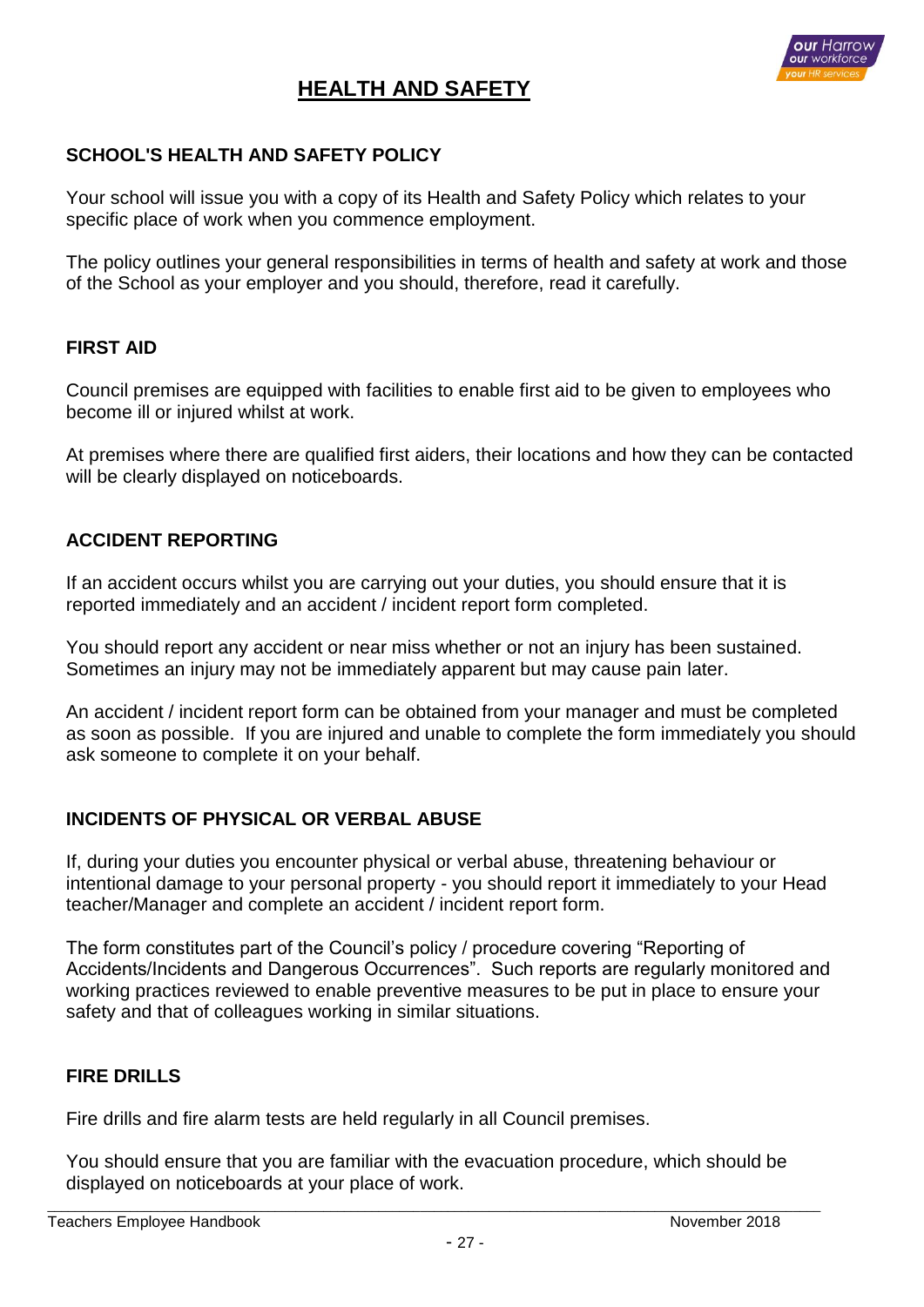

When the fire alarm sounds you should move quickly but calmly from the building via the designated escape route to your assembly point away from the building.

In buildings where there are lifts, these should not be used and employees with disabilities who are unable to use the stairs should make their way to the designated place of refuge where they will be assisted to leave the building.

#### **PERSONAL INJURY ALLOWANCE SCHEME**

This scheme provides for an allowance to be paid to employees who become incapacitated for work because of an injury sustained or disease contracted during the performance of their duties.

#### **DISPLAY SCREEN EQUIPMENT**

If you are a designated user, you are entitled to an eyesight test under the Health & Safety (Display Screen Equipment) Regulations 1992.

If you think you may need an eye test you should approach your manager who will tell you whether you are a designated user and will assess your work station to see if there are any practical problems which could be causing eyesight difficulties e.g. flickering images, glare on the screen, screen position.

#### **RISK ASSESSMENTS**

The Council has duties under health and safety regulations and others, to carry out risk assessments and to control risks to the health, safety and welfare of its staff and others arising out of its activities. Managers have delegated responsibilities to ensure that risk assessments are completed; to ensure that actions to control risks are prioritised and implemented appropriately to prevent and mitigate adverse effects. The duty to do assessments is specifically (but not exclusively) in relation to:

- Risks related to workplaces
- Risks to health from hazardous substances
- Risks from handling, lifting and moving
- Risks arising from the use of display screen equipment
- Risks related to the provision of work equipment
- Risks arising from fire
- Risks associated with construction including working at height and work with asbestos
- Risks related to working alone
- Risks related to off-site working
- Risks related to stress
- Risk Assessment for Expectant and New Mothers.

Further information can be sought from [healthandsafety.healthandsafety@harrow.gov.uk](mailto:healthandsafety.healthandsafety@harrow.gov.uk)